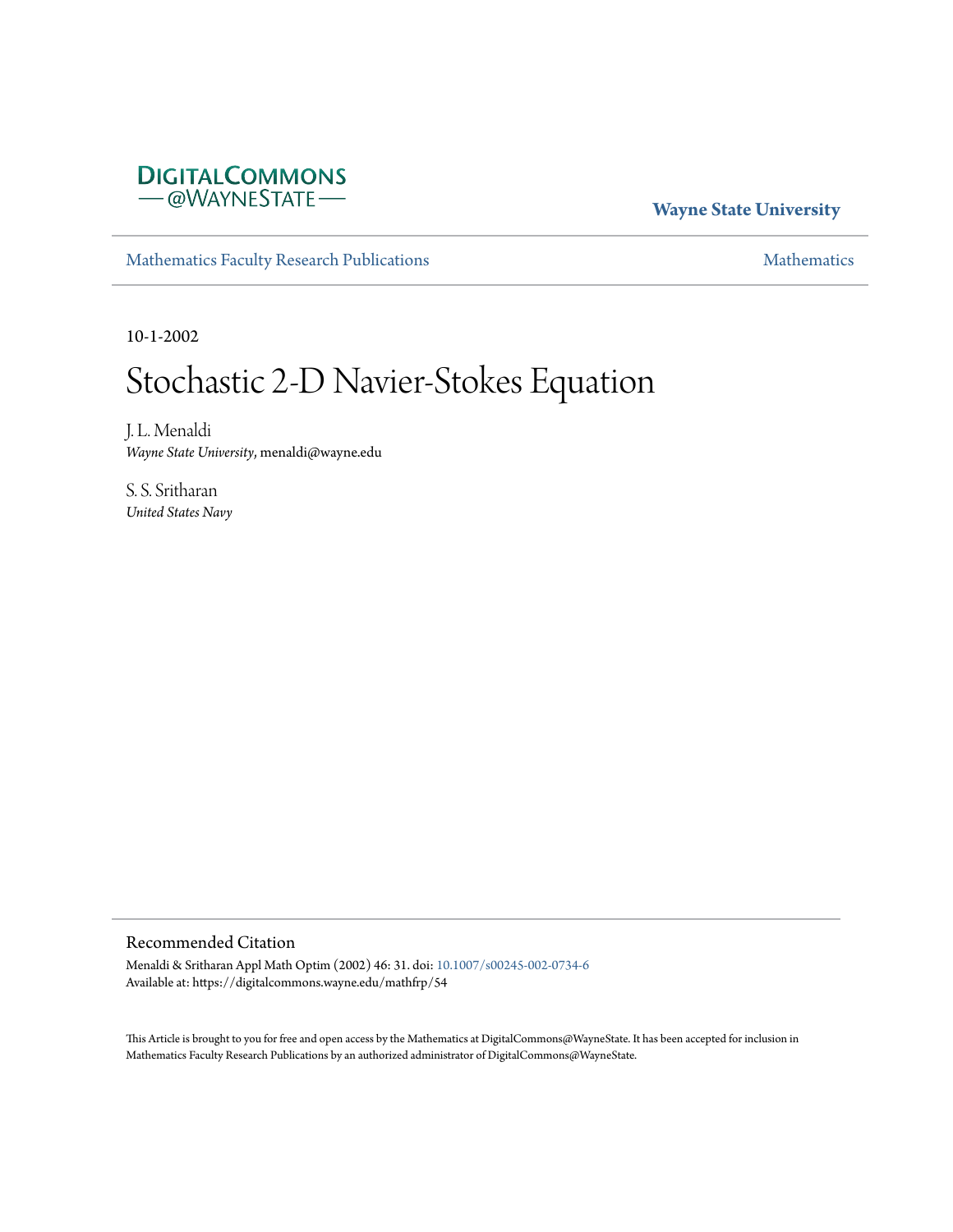## Stochastic 2-D Navier-Stokes Equation

J.L. Menaldi Wayne State University Department of Mathematics Detroit, Michigan 48202, USA (e-mail: jlm@math.wayne.edu)

S.S. Sritharan*<sup>∗</sup>* US Navy SPAWAR SSD – Code D73H San Diego, CA 92152-5001 USA (e-mail: srith@spawar.navy.mil)

**Abstract.** In this paper we prove the existence and uniqueness of strong solutions for the stochastic Navier-Stokes equation in bounded and unbounded domains. These solutions are stochastic analogs of the classical Lions-Prodi solutions to the deterministic Navier-Stokes equation. Local monotonicity of the nonlinearity is exploited to obtain the solutions in a given probability space and this significantly improves the earlier techniques for obtaining strong solutions, which depended on pathwise solutions to the Navier-Stokes martingale problem where the probability space is also obtained as a part of the solution.

**Key words.** Stochastic Navier-Stokes equation, maximal monotone operator, Markov-Feller semigroup, Stochastic differential equations.

**AMS Classification.** 35Q30, 76D05, 60H15.

## **1 Introduction**

The mathematical theory of the Navier-Stokes equation is of fundamental importance to a deep understanding, prediction and control of turbulence in nature and in technological applications such as combustion dynamics and manufacturing processes. The incompressible Navier-Stokes equation is a well accepted model for atmospheric and ocean dynamics. The stochastic Navier-Stokes equation has a long history (e.g., Chandrasekhar [6], Novikov [17] for two of the earlier studies) as a model to understand external random forces. In aeronautical applications random forcing of the Navier-stokes equation models structural vibrations and, in atmospheric dynamics, unknown external forces such as sun heating and industrial pollution can be represented as random forces. In addition to the above reasons there is a mathematical reason for studying stochastic Navier-Stokes equations. It is well known that the invariant measure of the Navier-Stokes equation is not unique. A

*<sup>∗</sup>*The research by S.S. Sritharan was supported by the ONR Probability and Statistics Program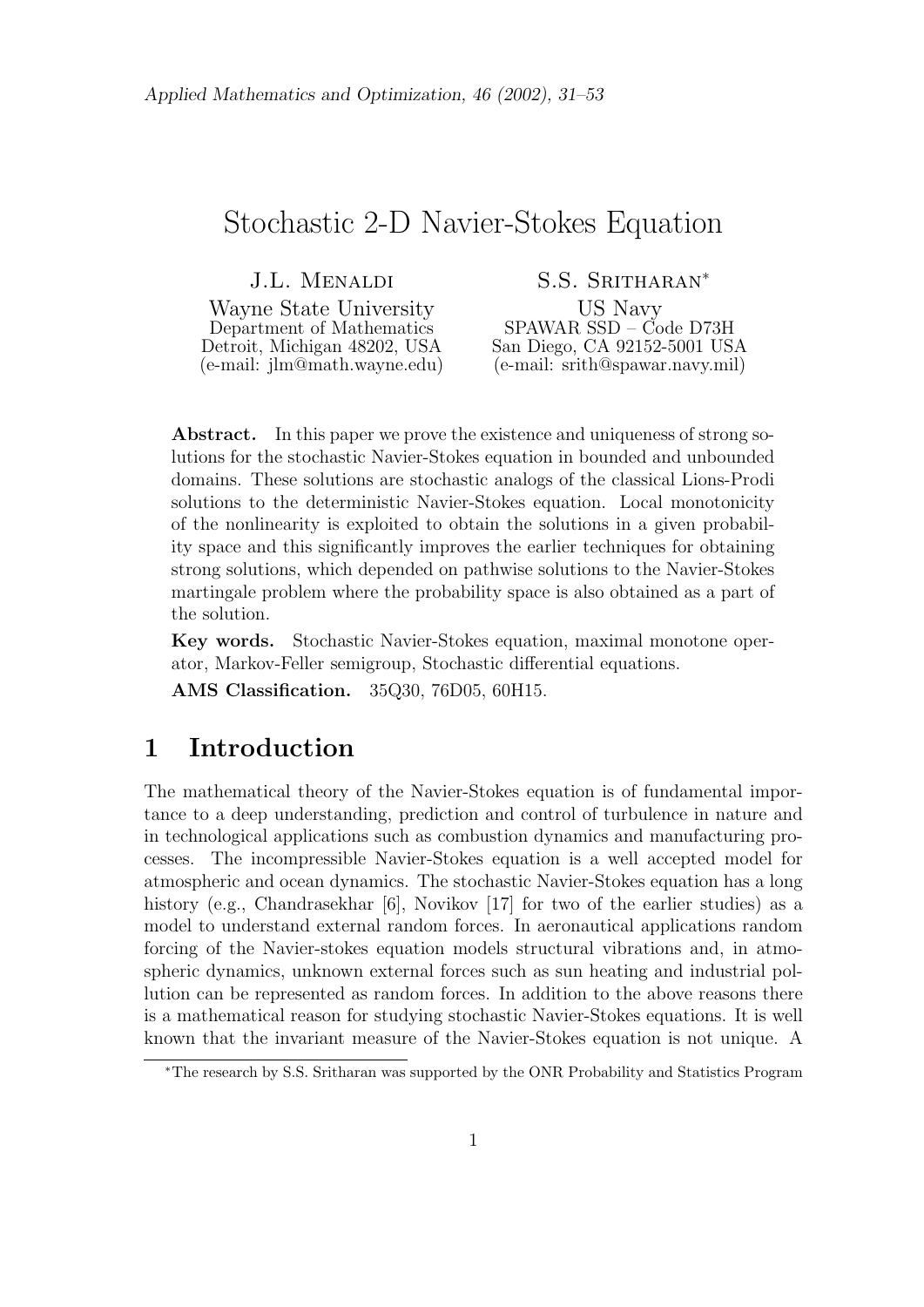well known conjecture of Kolmogorov suggests that addition of noise would reduce the number of physically meaningful invariant measures.

A rigorous theory of the stochastic Navier-Stokes equation has been a subject of several papers. Several approaches have been proposed, from the classic paper by Bensoussan and Temam [4] to some more recent results, e.g., Bensoussan [3], Flandoli and Gatarek [10] and by Sritharan [19]. The reader is referred to the books by Vishik and Fursikov [22] and Capinski and Cutland [5] for a comprehensive treatment. Most papers rely on martingale type methods and a direct theory of strong solutions providing the stochastic analog of the well known Lions and Prodi [14] solvability theorem for the deterministic Navier-Stokes equation remained open in the past. In this paper we prove exactly such a result exploiting a local monotonicity property. Our method covers both bounded and unbounded domains since it does not rely on compactness methods. The results of this paper have been very useful in treating impulse and stopping time problems (cf. [15]) and also show promise in obtaining local (stochastic) strong solutions to three dimensional bounded and unbounded domains, which is currently an open problem.

In the rest of this Section 1 we formulate the abstract Navier-Stokes problem. Throughout the paper we consider the case of bounded domains to enhance readability and will indicate the appropriate modifications for unbounded domains. In Section 2 we describe the local monotonicity property of the Navier-Stokes operators. The required interpolation theorems (all valid for arbitrary unbounded domains) are provided for completeness. We then establish certain new a-priori estimates involving exponential weight for the deterministic Navier-Stokes equation. In Section 3 we imitate these exponentially weighted estimates for the stochastic case. These estimates play a fundamental role in the proof of the existence and uniqueness of strong solutions proved in the second half of Section 3. The monotonicity argument used here is a generalization of the classical Minty-Browder method for dealing with local monotoniticity. Finally we also prove the Feller property of the stochastic process.

Let  $\mathcal O$  be a bounded domain in  $\mathbb R^2$  with smooth boundary  $\partial \mathcal O$ . Denote by **u** and *p* the velocity and the pressure fields. The Navier-Stokes problem (with Newtonian constitutive relationship) is as follows:

$$
\partial_t \mathbf{u} - \nu \triangle \mathbf{u} + \mathbf{u} \cdot \nabla \mathbf{u} + \nabla p = \mathbf{f} \quad \text{in } \mathcal{O} \times (0, T), \tag{1.1}
$$

with the conditions

$$
\begin{cases}\n\nabla \cdot \mathbf{u} = 0 & \text{in } \mathcal{O} \times (0, T), \\
\mathbf{u} = 0 & \text{in } \partial \mathcal{O} \times (0, T), \\
\mathbf{u} = \mathbf{u}_0 & \text{in } \mathcal{O} \times \{0\},\n\end{cases}
$$
\n(1.2)

where **f** is a given forcing field. It is well known (e.g., Constantin and Foias [7], Lions [13] Ladyzhenskaya [12], Temam [21], von Wahl [23]) that by means of divergent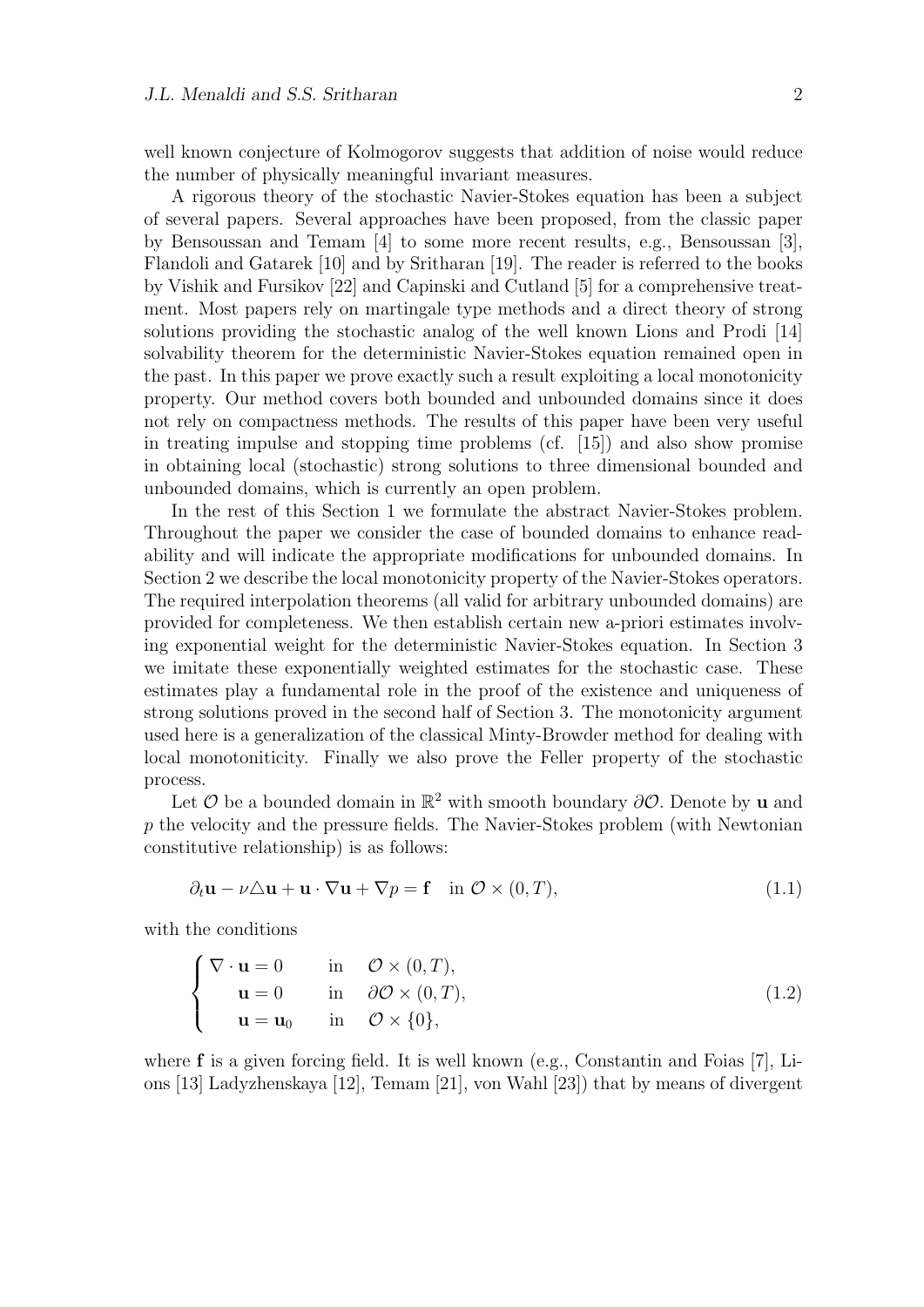free Hilbert spaces H*,* V*,* (and its dual V *′* ) and the *Helmhotz-Hodge* orthogonal projection  $P_{\text{H}}$ , the above classical form of the Navier-Stokes equation can be re-written in the following abstract form

$$
\partial_t \mathbf{u} + A \mathbf{u} + B(\mathbf{u}) = \mathbf{f} \quad \text{in } \mathbb{L}^2(0, T; \mathbb{V}'), \tag{1.3}
$$

with the initial condition

$$
\mathbf{u}(0) = \mathbf{u}_0 \quad \text{in } \mathbb{H},\tag{1.4}
$$

where now  $\mathbf{u}_0$  belong to  $\mathbb{H}$  and the field **f** is in  $\mathbb{L}^2(0,T;\mathbb{H})$ . The standard spaces used are as follows

$$
\mathbb{V} = \{ \mathbf{v} \in \mathbb{H}_0^1(\mathcal{O}, \mathbb{R}^2) : \nabla \cdot \mathbf{v} = 0 \text{ a.e. in } \mathcal{O} \},
$$
\n(1.5)

with the norm

$$
\|\mathbf{v}\|_{\mathbf{v}} := \left(\int_{\mathcal{O}} |\nabla \mathbf{v}|^2 dx\right)^{1/2} = \|\mathbf{v}\|,\tag{1.6}
$$

and  $\mathbb H$  is the closure of  $\mathbb V$  in the  $\mathbb L^2$ -norm

$$
\|\mathbf{v}\|_{\mathbb{H}} := \left(\int_{\mathcal{O}} |\mathbf{v}|^2 dx\right)^{1/2} = |\mathbf{v}|.\tag{1.7}
$$

The linear operators  $P_{\text{H}}$  (Helmhotz-Hodge projection) and *A* (Stokes operator) are defined by

$$
\begin{cases}\nP_{\mathbb{H}} : \mathbb{L}^{2}(\mathcal{O}, \mathbb{R}^{2}) \longrightarrow \mathbb{H}, & \text{orthogonal projection, and} \\
A : \mathbb{H}^{2}(\mathcal{O}, \mathbb{R}^{2}) \cap \mathbb{V} \longrightarrow \mathbb{H}, & A\mathbf{u} = -\nu P_{\mathbb{H}} \triangle \mathbf{u},\n\end{cases}
$$
\n(1.8)

and the nonlinear operator

$$
B: \mathcal{D}_B \subset \mathbb{H} \times \mathbb{V} \longrightarrow \mathbb{H}, \quad B(\mathbf{u}, \mathbf{v}) = P_{\mathbb{H}}(\mathbf{u} \cdot \nabla \mathbf{v}), \tag{1.9}
$$

with the notation  $B(\mathbf{u}) = B(\mathbf{u}, \mathbf{u})$ , and clearly, the domain of *B* requires that  $(\mathbf{u} \cdot \nabla \mathbf{v})$  belongs to the Lebesgue space  $\mathbb{L}^2(\mathcal{O}, \mathbb{R}^2)$ .

Using the Gelfand triple (duality)  $\mathbb{V} \subset \mathbb{H} = \mathbb{H}' \subset \mathbb{V}'$  we may consider A as mapping  $\mathbb V$  into its dual  $\mathbb V'$ . The inner product in the Hilbert space  $\mathbb H$  (i.e.,  $\mathbb L^2$ scalar product) is denoted by  $(\cdot, \cdot)$  and the induced duality by  $\langle \cdot, \cdot \rangle$ . It is convenient to notice that for  $\mathbf{u} = (u_i)$ ,  $\mathbf{v} = (v_i)$  and  $\mathbf{w} = (w_i)$  we have

$$
\langle A\mathbf{u}, \mathbf{w} \rangle = \nu \sum_{i,j} \int_{\mathcal{O}} \partial_i u_j \partial_i w_j dx \tag{1.10}
$$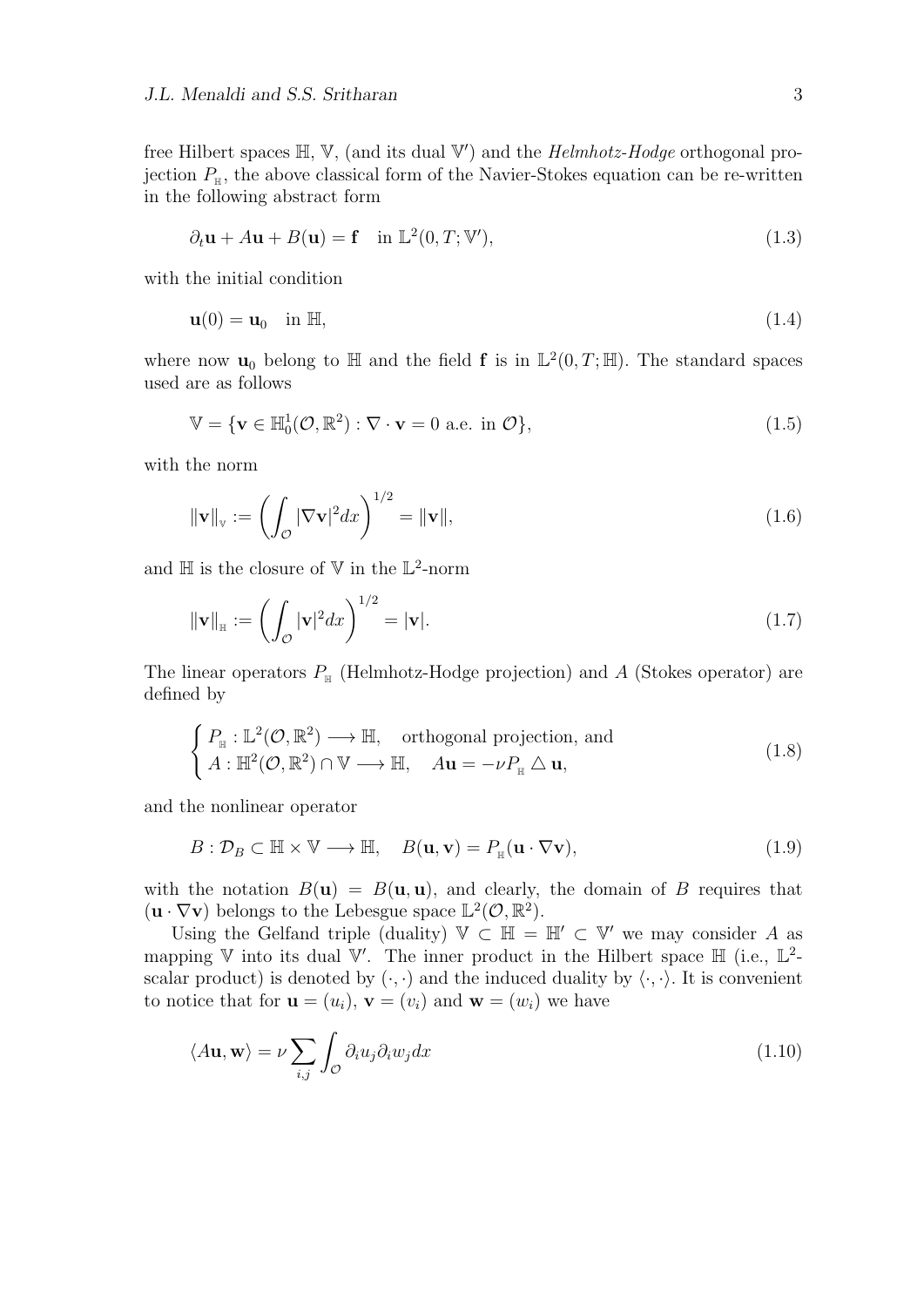and

$$
\langle B(\mathbf{u}, \mathbf{v}), \mathbf{w} \rangle = \sum_{i,j} \int_{\mathcal{O}} u_i \partial_i v_j w_j dx. \tag{1.11}
$$

An integration by part and Hölder inequality yields

$$
\langle B(\mathbf{u}, \mathbf{v}), \mathbf{w} \rangle = -\langle B(\mathbf{u}, \mathbf{w}), \mathbf{v} \rangle, \tag{1.12}
$$

$$
|\langle B(\mathbf{u}, \mathbf{v}), \mathbf{w} \rangle| \leq \sum_{i,j} ||u_i w_j||_{L^2(\mathcal{O}, \mathbb{R}^2)} ||\partial_i v_j||_{L^2(\mathcal{O}, \mathbb{R}^2)},
$$
\n(1.13)

and in each term of the right-hand side we can use  $\mathbb{L}^4$ -norms to estimate the product  $u_i v_j$ . Notice that in getting equality (1.12) we use the fact that **u** is divergent free (i.e.,  $\nabla \cdot \mathbf{u} = 0$ ), but **v** and **w** are not necessarily divergent free. Hence, we have  $\langle B(\mathbf{u}, \mathbf{v}), \mathbf{v} \rangle = 0$  and  $\langle B(\mathbf{u}, \mathbf{v}), \mathbf{v}^3 \rangle = 0$ , where  $\mathbf{v}^3$  is defined by components, i.e.,  $\mathbf{v}^3(x,t) := [v_i^3(x,t)].$ 

## **2 Some Estimates**

Before setting the stochastic PDE, we give some elementary estimates.

**Lemma 2.1.** If  $\varphi$  and  $\psi$  are smooth functions with compact support in  $\mathbb{R}^2$  then

$$
\|\varphi\psi\|_{L^2}^2 \le 4 \|\varphi \,\partial_1\varphi\|_{L^1} \|\psi \,\partial_2\psi\|_{L^1},\tag{2.1}
$$

$$
\|\varphi\|_{L^{4}}^{4} \le 2\|\varphi\|_{L^{2}}^{2} \|\nabla\varphi\|_{L^{2}}^{2},\tag{2.2}
$$

*Moreover, if*  $C_{\mathcal{O}}$  *denotes the diameter of the domain*  $\mathcal{O}$ *, and*  $\varphi$ *,*  $\psi$  *have support in O then we have*

$$
\|\varphi\psi\|_{L^2} \le C_{\mathcal{O}} \|\partial_1\varphi\|_{L^2} \|\partial_2\psi\|_{L^2},\tag{2.3}
$$

$$
\|\varphi\psi\|_{_{L^2}}^2 \le C_{\mathcal{O}} \|\partial_1\varphi\|_{_{L^2}}^2 \|\psi\,\partial_2\psi\|_{_{L^1}}.
$$
\n
$$
(2.4)
$$

*Clearly, all estimates remain true for functions in*  $H_0^1(\mathcal{O})$ .

*Proof.* Actually, the result  $(2.2)$  is well known. We give a proof only for the sake of completeness. First, use the equality

$$
\varphi(x,y) = \int_{-\infty}^{x} \partial_1 \varphi(s,y) ds = \int_{-\infty}^{y} \partial_2 \varphi(x,t) dt,
$$

to obtain

$$
\|\varphi\psi\|_{L^1} \leq \|\partial_1\varphi\|_{L^1} \|\partial_2\psi\|_{L^1},
$$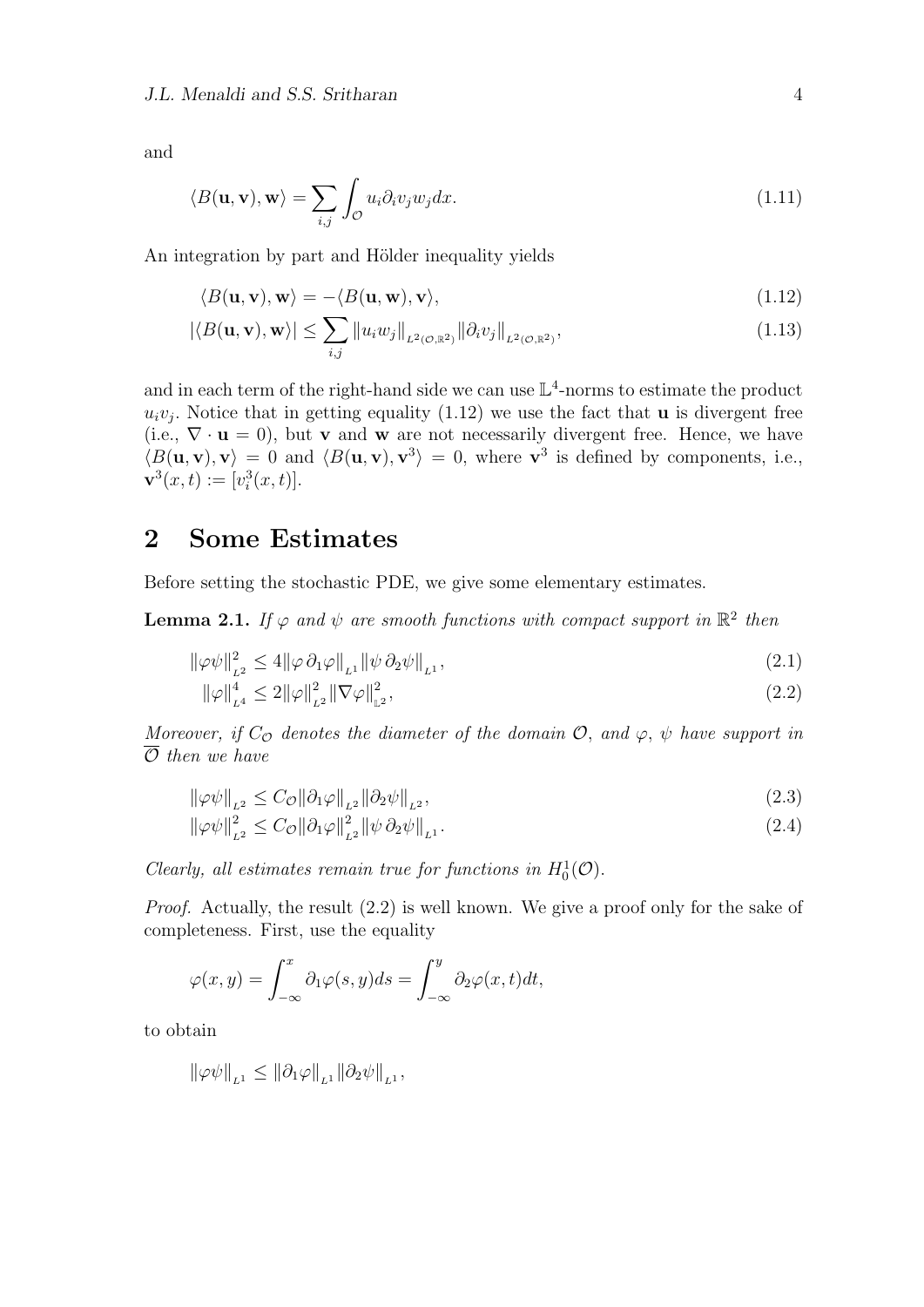for any  $\varphi$  and  $\psi$ . Hence, applying the above estimate for  $\varphi^2$  and  $\psi^2$  instead of  $\varphi$  and *ψ,* we get

*,*

$$
\|\varphi\psi\|_{_{L^2}}^2\leq 4\|\varphi\,\partial_1\varphi\|_{_{L^1}}\|\psi\,\partial_2\psi\|_{_{L^1}}
$$

which implies the first part. Similarly, starting with

$$
|\varphi(x,y)|^2 \le \left| \int_{-\infty}^x \partial_1 \varphi(s,y) ds \right|^2 \le C_{\mathcal{O}} \int_{-\infty}^{+\infty} |\partial_1 \varphi(s,y)|^2 ds
$$

we prove the desired estimates.

Notice that in 3-D, we can use estimate (2.3) to get

$$
\int_{\mathbb{R}^2} |\varphi(x,y,z)|^4 dx dy \leq 2\left(\int_{R^2} u^2(x,y,z) dx dy\right) \left(\int_{R^2} |\nabla u|^2(x,y,z) dx dy\right),
$$

where we bound  $u^2(x, y, z)$  by  $\int_{\mathbb{R}} |u(x, y, z) \partial_z u(x, y, z)| dz$  to deduce

$$
\|\varphi\|_{L^{4}(\mathbb{R}^{3})}^{4} \le 4 \|\varphi\|_{L^{2}(\mathbb{R}^{3})} \|\nabla \varphi\|_{L^{2}(\mathbb{R}^{3})}^{3},\tag{2.5}
$$

which is similar to  $(2.3)$ .

The previous Lemma implies that  $\mathbb{H} \cap \mathbb{L}^4(\mathcal{O}, \mathbb{R}^2)$  contains V as a dense subspace (even in 3-D). Moreover,  $L^2(0,T;\mathbb{V}) \cap L^\infty(0,T;\mathbb{H})$  is contained in  $\mathbb{L}^4((0,T) \times \mathcal{O}, \mathbb{R}^2)$ in 2-D, but not in 3-D. Notice that the proof of estimates (2.1) and (2.2) is very similar to that by Ladyzhenskaya [12, pp. 8-11], where it is also proved that the remarkable estimate

$$
\|\varphi\|_{L^{6}(\mathbb{R}^{3})}^{6} \leq 48 \|\nabla \varphi\|_{L^{2}(\mathbb{R}^{3})}^{6},\tag{2.6}
$$

is valid for any  $\varphi$  with compact support. On the other hand, estimates (2.3) and (2.4) can be viewed as particular cases of Sobolev embedding (or interpolation) inequality, see for example Adams [1].

**Lemma 2.2.** Let **v** and **w** be in the spaces  $\mathbb{L}^4(\mathcal{O}, \mathbb{R}^2)$  and V, respectively. Then the *following estimate*

$$
|\langle B(\mathbf{w}), \mathbf{v} \rangle| \le 2 \|\mathbf{w}\|^{3/2} \|\mathbf{w}\|^{1/2} \|\mathbf{v}\|_{\mathbb{L}^{4}(\mathcal{O}, \mathbb{R}^{2})}
$$
(2.7)

*holds.*

*Proof.* In terms of the trilinear form, we have  $\langle B(\mathbf{w}), \mathbf{v} \rangle = b(\mathbf{w}, \mathbf{w}, \mathbf{v})$ . From estimate (1.13) we deduce

$$
|\langle B(\mathbf{w}), \mathbf{v} \rangle| \leq \sqrt{2} \, \|\mathbf{w}\|_{\mathbb{V}} \, \|\mathbf{w}\|_{\mathbb{L}^{4}(\mathcal{O}, \mathbb{R}^{2})} \, \|\mathbf{v}\|_{\mathbb{L}^{4}(\mathcal{O}, \mathbb{R}^{2})}.
$$

By means of Lemma 2.1 we get

*∥***w***∥* <sup>L</sup>4(*O,*R2) *≤ √*4 2 *∥***w***∥* 1*/*2  $^{\,1/2}_{\mathbb{V}}$   $\|\mathbf{w}\|_{\mathbb{H}}^{1/2}$ H

which completes the proof.

 $\Box$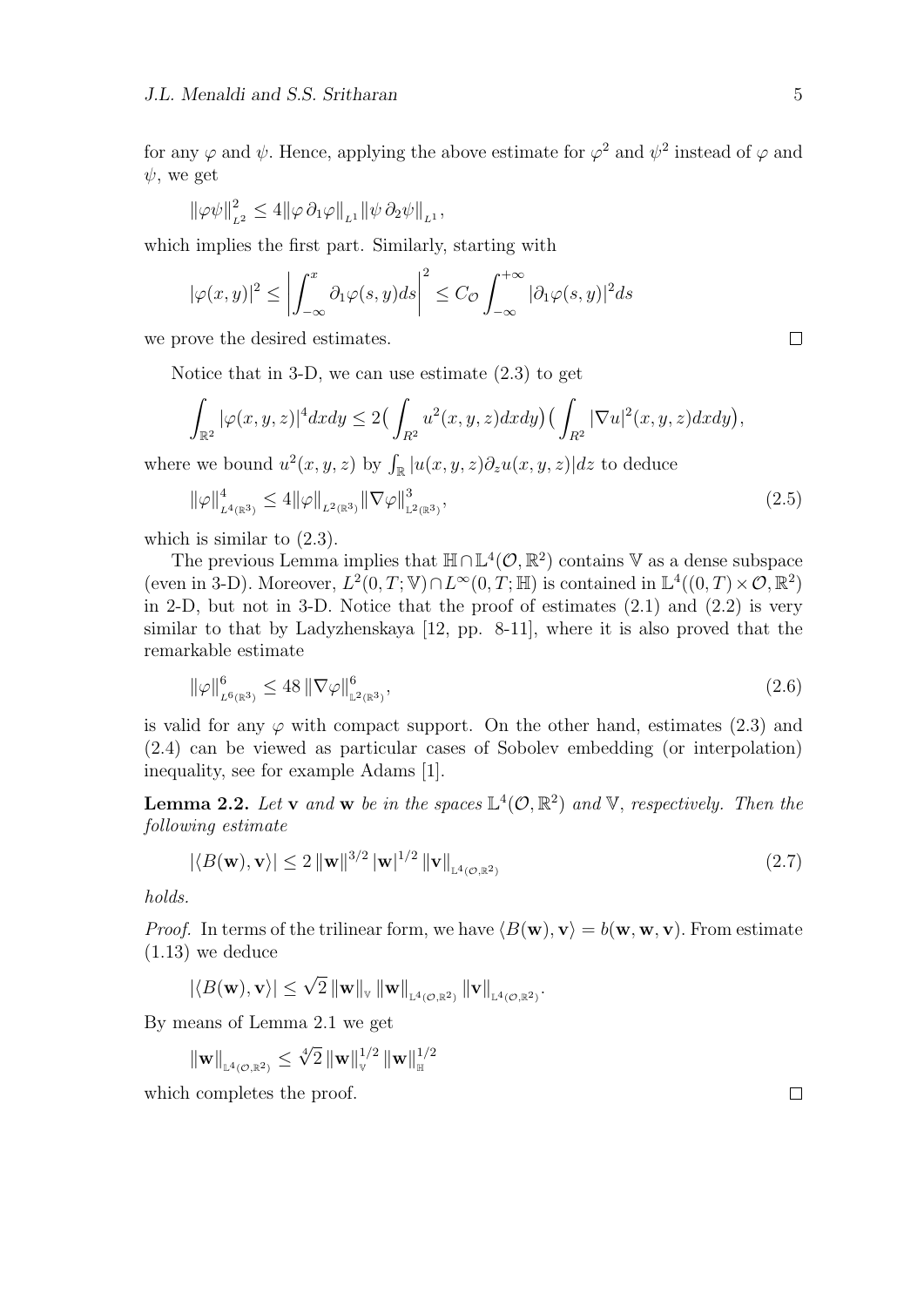Notice that in 3-D, we deduce by means of estimate (2.5)

$$
|\langle B(\mathbf{w}), \mathbf{v} \rangle| \le 2 \|\mathbf{w}\|^{7/4} \|\mathbf{w}\|^{1/4} \|\mathbf{v}\|_{\mathbb{L}^{4}(\mathcal{O}, \mathbb{R}^{3})},\tag{2.8}
$$

instead of (2.7). Actually, it may be better to use the estimate

$$
|\langle B(\mathbf{w}), \mathbf{v} \rangle| \le 2 \|\mathbf{w}\|^{3/2} \|\mathbf{w}\|^{1/2} \|\mathbf{v}\|_{L^{6}(\mathcal{O}, \mathbb{R}^{3})},\tag{2.9}
$$

which follows from  $(2.6)$  and the interpolation inequality

$$
\|\varphi\|_{\mathbb{L}^{3}(\mathcal{O},\mathbb{R}^{3})} \leq \|\varphi\|_{\mathbb{L}^{2}(\mathcal{O},\mathbb{R}^{3})}^{1/2} \|\varphi\|_{\mathbb{L}^{6}(\mathcal{O},\mathbb{R}^{3})}^{1/2}.
$$
\n(2.10)

The above Lemma shows that the nonlinear operator  $u \mapsto B(u)$  can be considered as mapping the space  $V$  into its dual space  $V'$ , so that the compact form of the Navier-Stokes equation (1.3) is meaningful.

**Lemma 2.3.** *Let* **u** *and* **v** *be in the space* V*. Then the following estimates hold*

$$
|\langle B(\mathbf{u}) - B(\mathbf{v}), \mathbf{u} - \mathbf{v} \rangle| \le \frac{\nu}{2} \|\mathbf{u} - \mathbf{v}\|^2 + \frac{16}{\nu^3} |\mathbf{u} - \mathbf{v}|^2 \|\mathbf{v}\|_{\mathbb{L}^4(\mathcal{O}, \mathbb{R}^2)}^4.
$$
 (2.11)

*Proof.* For given **u** and **v**, set  $\mathbf{w} = \mathbf{u} - \mathbf{v}$ . Starting with equality (1.12) we get

$$
\langle B(\mathbf{u}), \mathbf{w} \rangle = \langle B(\mathbf{u}, \mathbf{u}), \mathbf{w} \rangle = -\langle B(\mathbf{u}, \mathbf{w}), \mathbf{u} \rangle =
$$
  
= -\langle B(\mathbf{u}, \mathbf{w}), \mathbf{w} \rangle - \langle B(\mathbf{u}, \mathbf{w}), \mathbf{v} \rangle = -\langle B(\mathbf{u}, \mathbf{w}), \mathbf{v} \rangle

and

$$
\langle B(\mathbf{v}),\mathbf{w}\rangle=-\langle B(\mathbf{v},\mathbf{w}),\mathbf{v}\rangle
$$

which give

$$
\langle B(\mathbf{u}) - B(\mathbf{v}), \mathbf{w} \rangle = -\langle B(\mathbf{u}, \mathbf{w}), \mathbf{v} \rangle + \langle B(\mathbf{v}, \mathbf{w}), \mathbf{v} \rangle = -\langle B(\mathbf{w}), \mathbf{v} \rangle.
$$

Next, by means of Lemma 2.2 we have

$$
|\langle B(\mathbf{u}) - B(\mathbf{v}), \mathbf{w} \rangle| \leq 2 ||\mathbf{w}||^{3/2} ||\mathbf{w}||^{1/2} ||\mathbf{v}||_{\mathbb{L}^{4}(\mathcal{O}, \mathbb{R}^{2})},
$$

and recalling that

$$
ab \le \frac{3}{4}a^{4/3} + \frac{1}{4}b^4, \qquad \forall \, a, b \ge 0,
$$

we obtain estimate (2.11).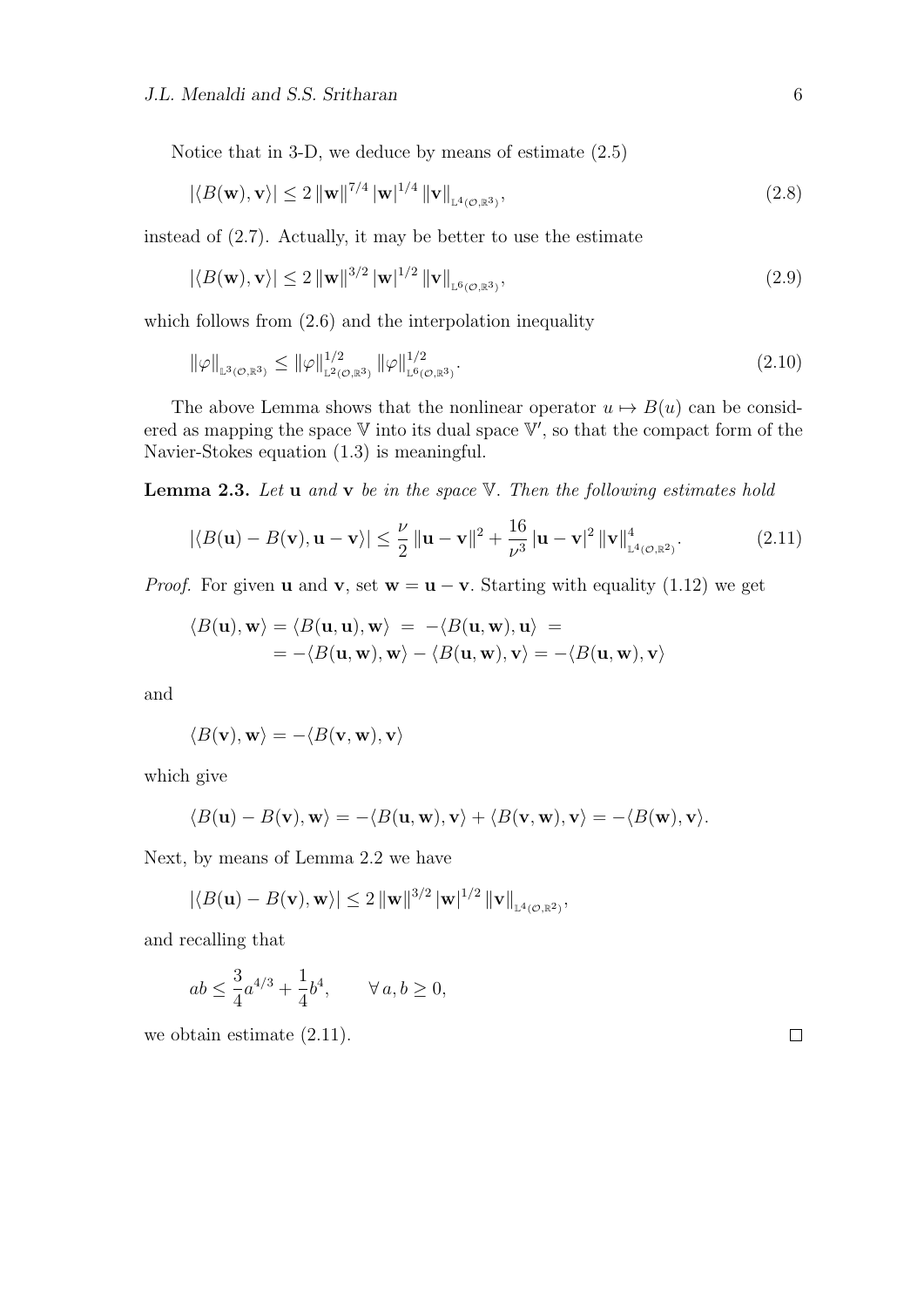At this point, it is clear that the nonlinear operator  $u \mapsto Au + B(u)$  is hemicontinuous (actually, continuous) from the Hilbert space V into its dual V *′* since

$$
\begin{cases} \langle B(\mathbf{u} + \lambda \mathbf{v}), \mathbf{w} \rangle = \langle B(\mathbf{u}), \mathbf{w} \rangle + \\ + \lambda \langle B(\mathbf{u}, \mathbf{v}) + B(\mathbf{v}, \mathbf{u}), \mathbf{w} \rangle + \lambda^2 \langle B(\mathbf{v}), \mathbf{w} \rangle \end{cases}
$$
(2.12)

which is continuous in  $\lambda$ . Also, the nonlinear operator  $B(\cdot)$  can be considered as a map from  $\mathbb{V}$  (respectively,  $\mathbb{H}$ ) into the dual space  $\mathbb{V}' \cap \mathbb{L}^{4/3}(\mathcal{O}, \mathbb{R}^2)$  (respectively,  $\mathbb{V}' \cap \mathbb{W}^{1,\infty}(\mathcal{O},\mathbb{R}^2)$ . However,  $A + B(\cdot)$  is not monotone, but a combination of the previous Lemmas lets us deduce the following result.

**Lemma 2.4.** For a given  $r > 0$  we consider the following (closed)  $\mathbb{L}^4$ -ball  $\mathbb{B}_r$  in the *space* V*,*

$$
\mathbb{B}_r := \{ \mathbf{v} \in \mathbb{V} : \|\mathbf{v}\|_{\mathbb{L}^4(\mathcal{O}, \mathbb{R}^2)} \le r \}. \tag{2.13}
$$

*Then the nonlinear operator*  $u \mapsto Au + B(u)$  *is monotone in the convex ball*  $\mathbb{B}_r$  *i.e.*, *for any* **u** *in*  $\mathbb{V}$ *,* **v** *in*  $\mathbb{B}_r$  *and*  $\mathbf{w} = \mathbf{u} - \mathbf{v}$  *we have* 

$$
\langle A\mathbf{w}, \mathbf{w} \rangle + \langle B(\mathbf{u}) - B(\mathbf{v}), \mathbf{w} \rangle + \frac{16r^4}{\nu^3} |\mathbf{w}|^2 \ge \frac{\nu}{2} ||\mathbf{w}||^2.
$$
 (2.14)

*Similarly, if*  $r(t)$  *is a positive and measurable real function and*  $\mathbb{B}_r(t)$  *is the following* (*closed*) *time-variable*  $\mathbb{L}^4$ -*ball of*  $L^2(0,T;\mathbb{V})$ *,* 

$$
\mathbb{B}_r(t) := \{ \mathbf{v}(\cdot) \in L^2(0, T; \mathbb{V}) : \|\mathbf{v}(t)\|_{\mathbb{L}^4(\mathcal{O}, \mathbb{R}^2)} \le r(t) \},\tag{2.15}
$$

then for any  $\mathbf{u}(\cdot)$  in  $L^2(0,T;\mathbb{V}), \mathbf{v}(t)$  in  $\mathbb{B}_r(t), \mathbf{w}(\cdot) = \mathbf{u}(\cdot) - \mathbf{v}(\cdot)$  and any measurable *real function*  $\rho(t)$ *, we have* 

$$
\begin{cases}\n\int_0^T \left[ \langle A\mathbf{w}, \mathbf{w} \rangle + \langle B(\mathbf{u}) - B(\mathbf{v}), \mathbf{w} \rangle \right] e^{\rho(t)} dt + \n+ \frac{16}{\nu^3} \int_0^T |\mathbf{w}(t)|^2 r^4(t) e^{\rho(t)} dt \geq \frac{\nu}{2} \int_0^T \|\mathbf{w}\|^2 e^{\rho(t)} dt.\n\end{cases} \tag{2.16}
$$

*Proof.* This follows from previous results.

*Remark* 2.5 (monotone quantization)*.* Notice that in Barbu [2] a similar type of monotonicity (in a ball of stronger norm) was observed. Actually, if the nonlinearity is modified as follows,  $B_r(\cdot) : \mathbb{V} \to \mathbb{V}'$ ,

$$
B_r(\mathbf{v}) = \begin{cases} B(\mathbf{v}) & \text{if} & ||\mathbf{v}||_{\mathbb{L}^4} \le r, \\ \left(\frac{r}{||\mathbf{v}||_{\mathbb{L}^4}}\right)^4 B(\mathbf{v}) & \text{if} & ||\mathbf{v}||_{\mathbb{L}^4} \ge r, \end{cases}
$$
(2.17)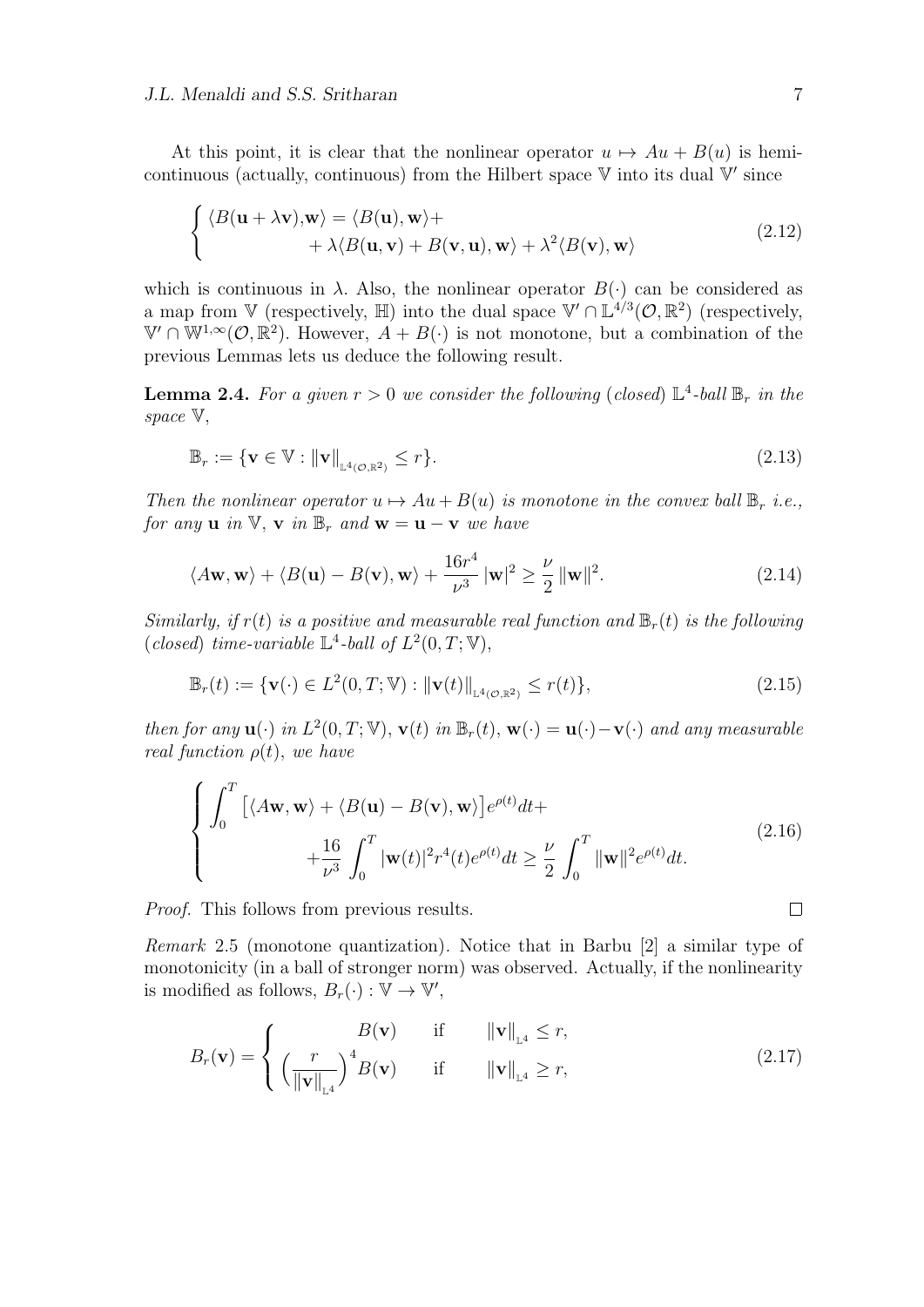then for any  $r > 0$  there exists a constant  $\lambda = 2^{12}r^4/\nu^3$  such that the mapping  $\mathbf{v} \mapsto A\mathbf{v} + B_r(\mathbf{v} + \lambda \mathbf{v})$  is monotone. Indeed, consider **u** and **v** in V and denote by  $\mathbb{B}_r$  the (closed)  $\mathbb{L}^4$ -ball centered at the origin with radius  $r > 0$ . If both **u** and **v** do not belong to  $\mathbb{B}_r$  then for  $\mathbf{w} = \mathbf{u} - \mathbf{v}$  we have

$$
\langle B_r(\mathbf{u}) - B_r(\mathbf{v}), \mathbf{w} \rangle = \left( \frac{r^4}{\|\mathbf{v}\|_{\mathbb{L}^4}^4} \right) \langle B(\mathbf{u}) - B(\mathbf{v}), \mathbf{w} \rangle + + \left( \frac{r^4}{\|\mathbf{u}\|_{\mathbb{L}^4}^4} - \frac{r^4}{\|\mathbf{v}\|_{\mathbb{L}^4}^4} \right) \langle B(\mathbf{u}), \mathbf{w} \rangle.
$$

Since

$$
\langle B(\mathbf{u}) - B(\mathbf{v}), \mathbf{w} \rangle = -\langle B(\mathbf{w}), \mathbf{v} \rangle, \n\langle B(\mathbf{u}), \mathbf{w} \rangle = -\langle B(\mathbf{u}, \mathbf{w}), \mathbf{v} \rangle, \n\frac{r^4}{\|\mathbf{u}\|_{\mathbb{L}^4}^4} - \frac{r^4}{\|\mathbf{v}\|_{\mathbb{L}^4}^4} = r^4 \Big( \frac{1}{\|\mathbf{u}\|_{\mathbb{L}^4}^4 \|\mathbf{v}\|_{\mathbb{L}^4}} + \frac{1}{\|\mathbf{u}\|_{\mathbb{L}^4}^3 \|\mathbf{v}\|_{\mathbb{L}^4}^2} + \frac{1}{\|\mathbf{u}\|_{\mathbb{L}^4}^2 \|\mathbf{v}\|_{\mathbb{L}^4}^3} + \n+ \frac{1}{\|\mathbf{u}\|_{\mathbb{L}^4} \|\mathbf{v}\|_{\mathbb{L}^4}^4} \Big) (\|\mathbf{v}\|_{\mathbb{L}^4} - \|\mathbf{u}\|_{\mathbb{L}^4}),
$$

we get

$$
|\langle B_r(\mathbf{u}) - B_r(\mathbf{v}), \mathbf{w} \rangle| \le 8r \|\mathbf{w}\|^{3/2} \|\mathbf{w}\|^{1/2}, \tag{2.18}
$$

after using estimates (1.13) and (2.2). Similarly, if **u** belongs to  $\mathbb{B}_r$ , but **v** does not belong to  $\mathbb{B}_r$ , then we have

$$
\langle B_r(\mathbf{u}) - B_r(\mathbf{v}), \mathbf{w} \rangle = \left(\frac{r^4}{\|\mathbf{v}\|_{\mathbb{L}^4}^4}\right) \langle B(\mathbf{u}) - B(\mathbf{v}), \mathbf{w} \rangle + \left(1 - \frac{r^4}{\|\mathbf{v}\|_{\mathbb{L}^4}^4}\right) \langle B(\mathbf{u}), \mathbf{w} \rangle,
$$

and as above, we deduce estimate  $(2.18)$ . The case when both **u** and **v** belong to  $\mathbb{B}_r$  is part of the previous Lemma. This implies that  $A + B_r + \lambda I$  is then *maximal monotone* in  $\mathbb{H}$ , while the *L*<sup>*p*</sup>-accretivity of  $A + B_r + \lambda I$ , for  $p \neq 2$ , is an open  $\Box$ 

Now we can prove the following estimate.

**Lemma 2.6.** *Let*  $\mathbf{u}(t)$  *be a function in*  $L^2(0,T;\mathbb{V})$  *such that*  $\partial_t \mathbf{u}(t)$  *belongs to*  $L^2(0,T;\mathbb{V}')$  and satisfies the Navier-Stokes equation (1.3) with  $\mathbf{f}(t)$  in  $L^2(0,T;\mathbb{H})$ . *Then we have the energy equality*

$$
|\mathbf{u}(T)|^2 + 2\nu \int_0^T \|\mathbf{u}(t)\|^2 dt = |\mathbf{u}(0)|^2 + 2 \int_0^T (\mathbf{f}(t), \mathbf{u}(t)) dt,
$$
\n(2.19)

*which yields the following a priori estimate for any*  $\varepsilon > 0$ 

$$
\begin{cases} \sup_{0 \le t \le T} |\mathbf{u}(t)|^2 e^{-\varepsilon t} + 2 \nu \int_0^T \|\mathbf{u}(t)\|^2 e^{-\varepsilon t} dt \le \\ \le |\mathbf{u}(0)|^2 + \frac{1}{\varepsilon} \left( \int_0^T |\mathbf{f}(t)|^2 e^{-\varepsilon t} dt \right). \end{cases} (2.20)
$$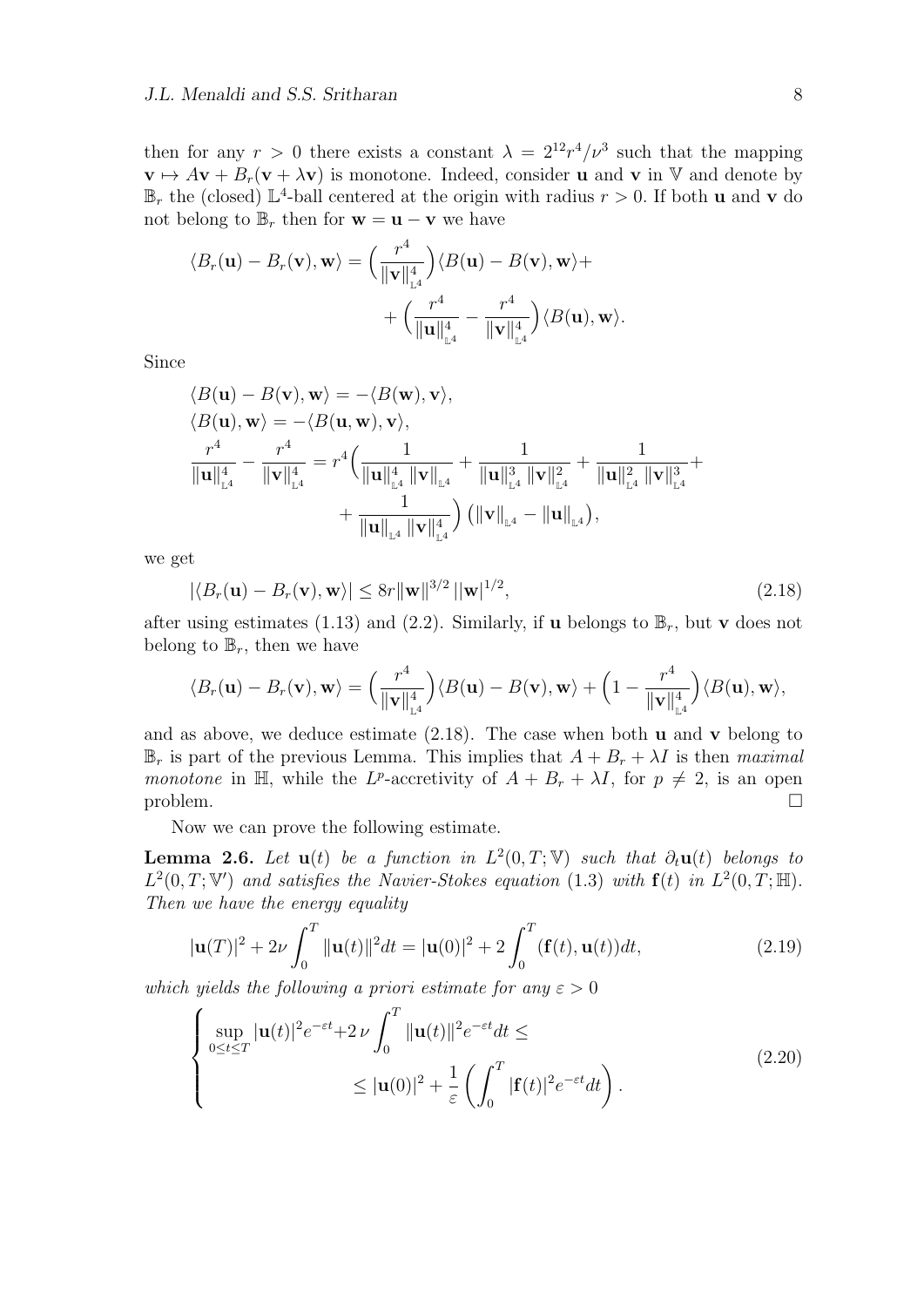*Moreover, if*  $f(t)$  *is in*  $L^4(0, T; \mathbb{H})$  *then* 

$$
\begin{cases} \sup_{0 \le t \le T} |\mathbf{u}(t)|^4 e^{-\varepsilon t} + 4 \nu \int_0^T \|\mathbf{u}(t)\|^2 |\mathbf{u}(t)|^2 e^{-\varepsilon t} dt \le \\ \le |\mathbf{u}(0)|^4 + \frac{27}{\varepsilon^3} \left( \int_0^T |\mathbf{f}(t)|^4 e^{-\varepsilon t} dt \right), \end{cases} (2.21)
$$

*and if*  $f(t)$  *belongs*  $L^4(0,T;\mathbb{H}) \cap \mathbb{L}^4(\mathcal{O} \times (0,T))$  *then* 

$$
\begin{cases} \sup_{0 \le t \le T} ||\mathbf{u}(t)||_{\mathbb{L}^{4}(\mathcal{O})}^{4} e^{-\varepsilon t} + 12 \nu \sum_{i} \int_{0}^{T} |u_{i}(t)\nabla u_{i}(t)|^{2} e^{-\varepsilon t} dt \le \\ \le ||\mathbf{u}(0)||_{\mathbb{L}^{4}(\mathcal{O})}^{4} + \frac{27}{\varepsilon^{3}} \left( \int_{0}^{T} ||\mathbf{f}(t) - \nabla p(t)||_{\mathbb{L}^{4}(\mathcal{O})}^{4} e^{-\varepsilon t} dt \right), \end{cases}
$$
(2.22)

*where*  $p(t) = p(x, t)$  *is the pressure (scalar) field as in (1.1)* 

*Proof.* Indeed, in view of equality (1.12), the elementary inequality

$$
2ab \le \varepsilon a^2 + \frac{1}{\varepsilon} b^2
$$

and the Navier-Stokes equation (1.3), the function

$$
F(t) := |\mathbf{u}(t)|^2 e^{-\varepsilon t}
$$

satisfies

$$
F'(t) = 2(\partial_t \mathbf{u}(t), \mathbf{u}(t))e^{-\varepsilon t} - \varepsilon |\mathbf{u}(t)|^2 e^{-\varepsilon t} =
$$
  
=  $-2\nu \|\mathbf{u}(t)\|^2 e^{-\varepsilon t} + 2\langle \mathbf{f}(t), \mathbf{u}(t) \rangle e^{-\varepsilon t} - \varepsilon |\mathbf{u}(t)|^2 e^{-\varepsilon t} \le$   
 $\le -2\nu \|\mathbf{u}(t)\|^2 e^{-\varepsilon t} + \frac{1}{\varepsilon} |\mathbf{f}(t)|^2 e^{-\varepsilon t}.$ 

Hence, an integration in [0*, T*] yields (2.20). Similarly, by considering the functions

$$
G(t) := |\mathbf{u}(t)|^4 e^{-\varepsilon t}
$$
 and  $H(t) := |\mathbf{u}(t)|^4_{L^4(\mathcal{O})} e^{-\varepsilon t}$ ,

and remarking that for  $\mathbf{u}^3(x,t) := [u_i^3(x,t)]$  we have

$$
4(\partial_t \mathbf{u}(t), \mathbf{u}^3(t)) = \partial_t \|\mathbf{u}(t)\|_{\mathbb{L}^4(\mathcal{O})}^4, \qquad \langle A\mathbf{u}(t), \mathbf{u}^3(t) \rangle = 3 \sum_i |u_i(t)\nabla u_i|^2,
$$

and

$$
\langle B(\mathbf{u}(t)), \mathbf{u}^3(t) \rangle = 0, \qquad |(\mathbf{f}(t), \mathbf{u}^3(t))| \leq ||\mathbf{f}(t)||_{\mathbb{L}^4(\mathcal{O})} ||\mathbf{u}(t)||_{\mathbb{L}^4(\mathcal{O})}^{3/4},
$$

we deduce (2.21) and (2.22).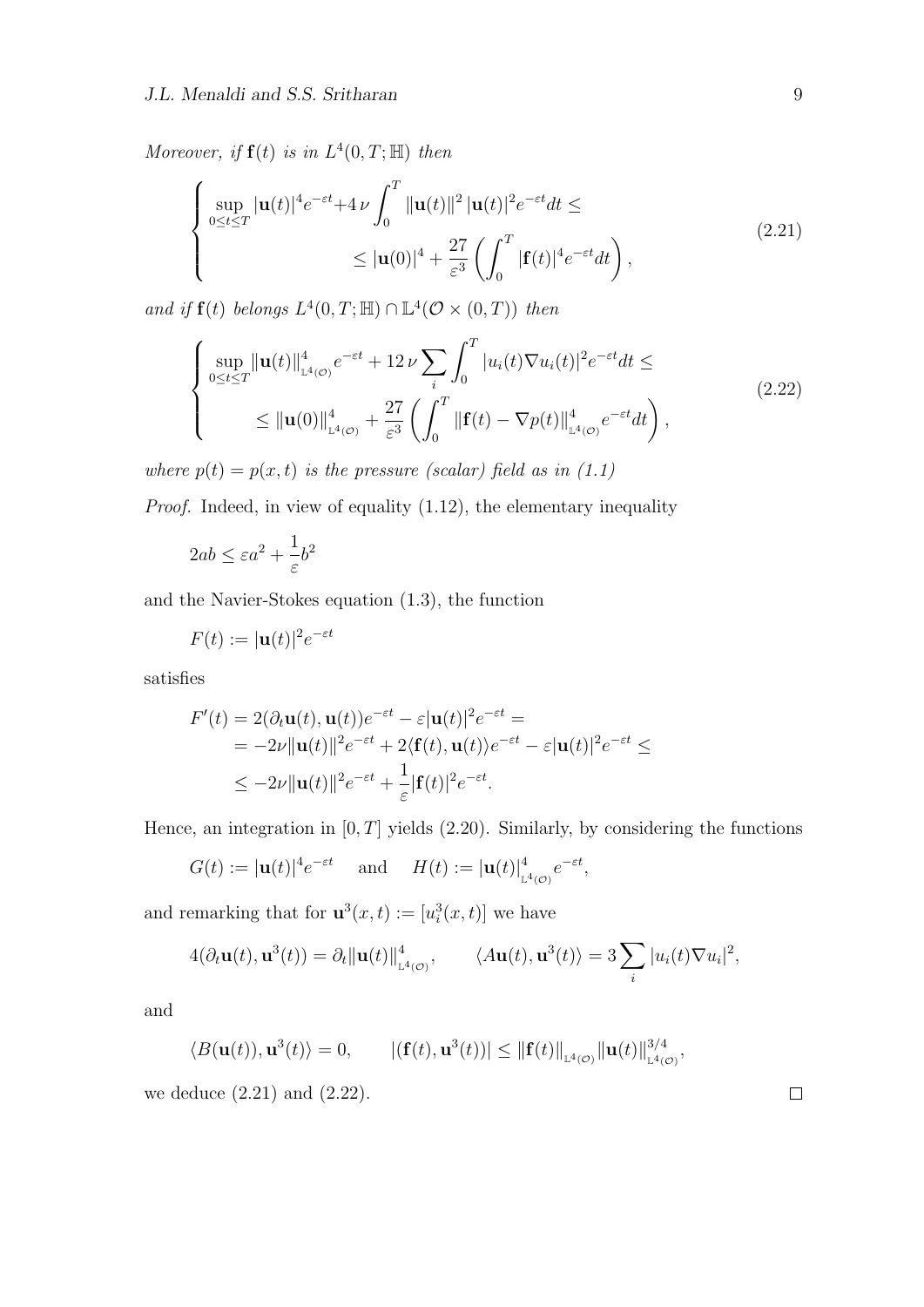Notice that in estimate (2.22), the pressure is unknown, but by combining Lemmas 2.1 and 2.6 we obtain an estimate for the norm  $L^4(0,T;\mathbb{L}^4(\mathcal{O};\mathbb{R}^2))$ , without using (2.22), which is valid only in dimension 2*.* In fact it is well known that the pressure term can be estimated by solving an appropriate Poisson problem obtained by applying divergence to the Navier-Stokes equation, e.g., Da Veiga [9]. Essentially, if one can estimate the projection of  $\mathbf{u}(t) \cdot \nabla \mathbf{u}(t)$  on  $\mathbb{H}^{\perp}$ , then (2.22) yields an estimate on the whole term  $\mathbf{u}(t) \cdot \nabla \mathbf{u}(t)$ . Moreover, it is possible to use the duality map  $|\mathbf{u}|^2\mathbf{u}$  instead of the expression  $\mathbf{u}^3$  to multiply the Navier-Stokes equation.

On the other hand, we can relax the assumption on **f** by requesting only that **f**(*t*) belongs to  $L^2(0,T;\mathbb{V}')$ . In this case, we check that the function  $F(t)$  can also be bounded as follows,

$$
F'(t) = -2\nu \|\mathbf{u}(t)\|^2 e^{-\varepsilon t} + 2\langle \mathbf{f}(t), \mathbf{u}(t) \rangle e^{-\varepsilon t} - \varepsilon |\mathbf{u}(t)|^2 e^{-\varepsilon t} \le
$$
  
 
$$
\leq -\nu \|\mathbf{u}(t)\|^2 e^{-\varepsilon t} + \frac{1}{\nu} \|\mathbf{f}(t)\|^2_{L^2(0,T;V')} e^{-\varepsilon t},
$$

which holds even for  $\varepsilon = 0$ . This yields the estimate

$$
\begin{cases} \sup_{0 \le t \le T} |\mathbf{u}(t)|^2 + \nu \int_0^T \|\mathbf{u}(t)\|^2 dt \le \\ \le |\mathbf{u}(0)|^2 + \frac{1}{\nu} \left( \int_0^T \|\mathbf{f}(t)\|_{L^2(0,T;V')}^2 dt \right). \end{cases} \tag{2.23}
$$

Similarly, if  $f(t)$  is in  $L^4(0,T; \mathbb{V}')$  then

$$
\begin{cases}\n\sup_{0 \le t \le T} |\mathbf{u}(t)|^4 e^{-\varepsilon t} + 2 \nu \int_0^T \|\mathbf{u}(t)\|^2 |\mathbf{u}(t)|^2 e^{-\varepsilon t} dt \le \n\le |\mathbf{u}(0)|^4 + \frac{2}{\nu^2 \varepsilon} \left( \int_0^T \|\mathbf{f}(t)\|_{L^2(0,T;V')}^4 e^{-\varepsilon t} dt \right),\n\end{cases} \tag{2.24}
$$

for any  $\varepsilon > 0$ .

By means of estimate (2.8) we check that the above estimate (2.11) and Lemmas 2.4, 2.6 remain true in 3-D. However, estimate (2.21) is not sufficient to ensure a bound in the space  $L^4(\Omega \times (0,T))$ , since we need to bound the V–norm in  $L^3(0,T)$ , cf. estimate (2.5).

*Remark* 2.7. In general, if **u**(*t*) belongs to  $\mathbb{H} \cap \mathbb{H}^2(\mathcal{O}, \mathbb{R}^2)$  then  $\Delta$ **u**(*t*) ( $\nabla$ **u**(*t*), respectively) does not necessarily belong to  $\mathbb{H}$  (V, respectively). However, the norms  $|\triangle \cdot|$  $(|\nabla \cdot |$ , respectively) and  $|A \cdot | (A^{1/2} \cdot |)$ , respectively) are equivalent (for instance, we refer to Temam [21] for details and more comments). Let  $\mathbf{u}(t)$  satisfy the Navier-Stokes equation (1.3) with  $f(t)$  in  $L^2(0,T;\mathbb{H})$ . If  $u(t)$  belongs to  $L^2(0,T;\mathbb{H}^2(\mathcal{O},\mathbb{R}^2))$ and  $\partial_t \mathbf{u}(t)$  belongs to  $L^2(0,T;\mathbb{H})$ , then multiplying equation (1.3) by  $-P_{\mathbb{H}}\Delta\mathbf{u}(t)$  we have

$$
\frac{1}{2}\partial_t |\nabla \mathbf{u}(t)|^2 + \nu |P_{\mathbb{H}} \triangle \mathbf{u}(t)|^2 = \langle B(\mathbf{u}(t)), \triangle \mathbf{u}(t) \rangle - (\mathbf{f}(t), \triangle \mathbf{u}(t)),\tag{2.25}
$$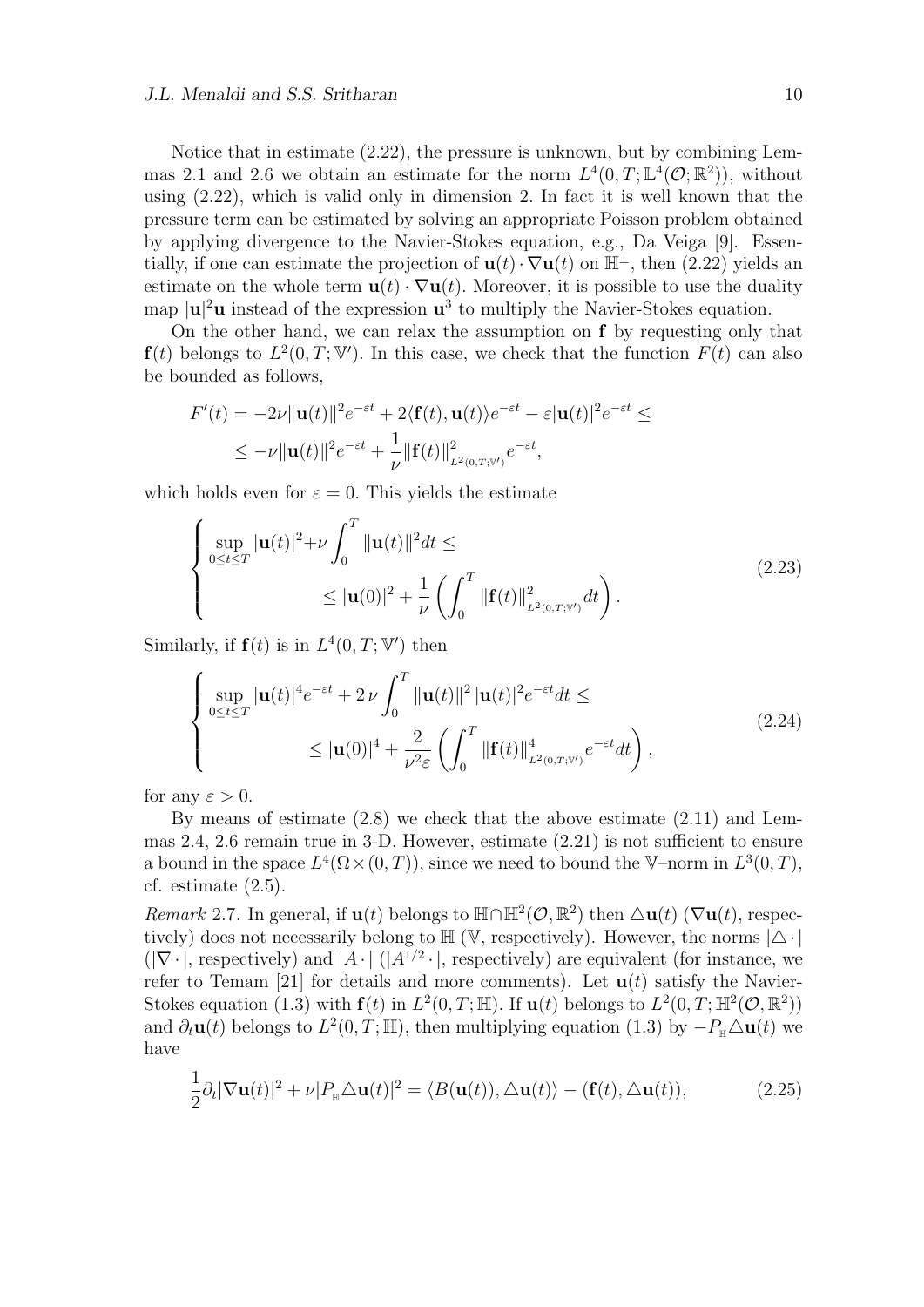after recalling that here  $P_{\text{H}}\mathbf{f}(t) = \mathbf{f}(t)$ . Since  $|P_{\text{H}}\Delta\mathbf{u}|$  is equivalent to  $|\Delta\mathbf{u}|$ , there is a constant  $c > 0$  such that

$$
|\langle B(\mathbf{u}), \triangle \mathbf{u} \rangle| \le 2|\triangle \mathbf{u}| |\nabla \mathbf{u}|_{\mathbb{L}^4} |\mathbf{u}|_{\mathbb{L}^4} \le c|\triangle \mathbf{u}|^{3/2} |\nabla \mathbf{u}|^{1/2} |\mathbf{u}|_{\mathbb{L}^4}
$$
(2.26)

and we obtain

$$
\partial_t |\nabla \mathbf{u}(t)|^2 + \nu |P_{\mathbb{H}} \Delta \mathbf{u}(t)|^2 \le c_\nu |\mathbf{u}(t)|_{\mathbb{L}^4}^4 |\nabla \mathbf{u}(t)|^2 + |\mathbf{f}(t)| |\Delta \mathbf{u}(t)|,\tag{2.27}
$$

for some constant  $c_{\nu}$ . Then, an estimate on  $\mathbf{u}(t)$  in the spaces  $L^{\infty}(0,T;\mathbb{V})$  and  $L^2(0,T;\mathbb{H}^2(\mathcal{O},\mathbb{R}^2))$  is established.

## **3 Stochastic PDE**

Here we look at the compact formulation (1.3) of the Navier-Stokes equation subject to a random (Gaussian) term, i.e., the forcing field **f** has a mean value still denoted by **f** and a noise denoted by  $\dot{G}$ . We can write  $f(t) = f(t, x)$  and the noise process  $\dot{G}(t) =$  $\dot{\mathbf{G}}(t,x)$  as a series  $d\mathbf{G}_k = \sum_k \mathbf{g}_k dw_k$ , where  $\mathbf{g} = (\mathbf{g}_1, \mathbf{g}_2, \cdots)$  and  $w = (w_1, w_2, \cdots)$ are regarded as  $l^2$ -valued functions. The stochastic noise process represented by  $\mathbf{g}dw(t) = \sum_{k} \mathbf{g}_k(t, x)dw_k(t, \omega)$  (notice that most of the time we omit the variable  $\omega$ ) is normal distributed in  $\mathbb{H}$  with a trace-class co-variance operator denoted by  $\mathbf{g}^* \mathbf{g}(t)$ and given by

$$
\begin{cases}\n(\mathbf{g}^*\mathbf{g}(t)\mathbf{u}, \mathbf{v}) := \sum_k (\mathbf{g}_k(t), \mathbf{u}) (\mathbf{g}_k(t), \mathbf{v}) \\
\text{Tr}(\mathbf{g}^*\mathbf{g}(t)) := \sum_k |\mathbf{g}_k(t)|^2 < \infty,\n\end{cases} \tag{3.1}
$$

i.e., the mapping (stochastic integral) induced by the noise

$$
\mathbf{v} \mapsto \int_0^T (\mathbf{g}(t)dw(t), \mathbf{v}) := \sum_k \int_0^T (\mathbf{g}_k(t), \mathbf{v}) dw_k(t)
$$
(3.2)

is a continuous linear functional on H with probability 1 and the noise is the formal time-derivative of the Gaussian process  $\mathbf{G}(t) = \int_0^t \mathbf{g}(t)dw(t)$ .

We interpret the stochastic Navier-Stokes equation as an Itô stochastic equation in variational form

$$
\begin{cases} d(\mathbf{u}(t), \mathbf{v}) + \langle A\mathbf{u}(t) + B(\mathbf{u}(t)), \mathbf{v} \rangle dt = \\ = (\mathbf{f}(t), \mathbf{v}) dt + \sum_{k} (\mathbf{g}_k(t), \mathbf{v}) dw_k(t), \end{cases}
$$
(3.3)

in  $(0, T)$ , with the initial condition

$$
(\mathbf{u}(0), \mathbf{v}) = (\mathbf{u}_0, \mathbf{v}),\tag{3.4}
$$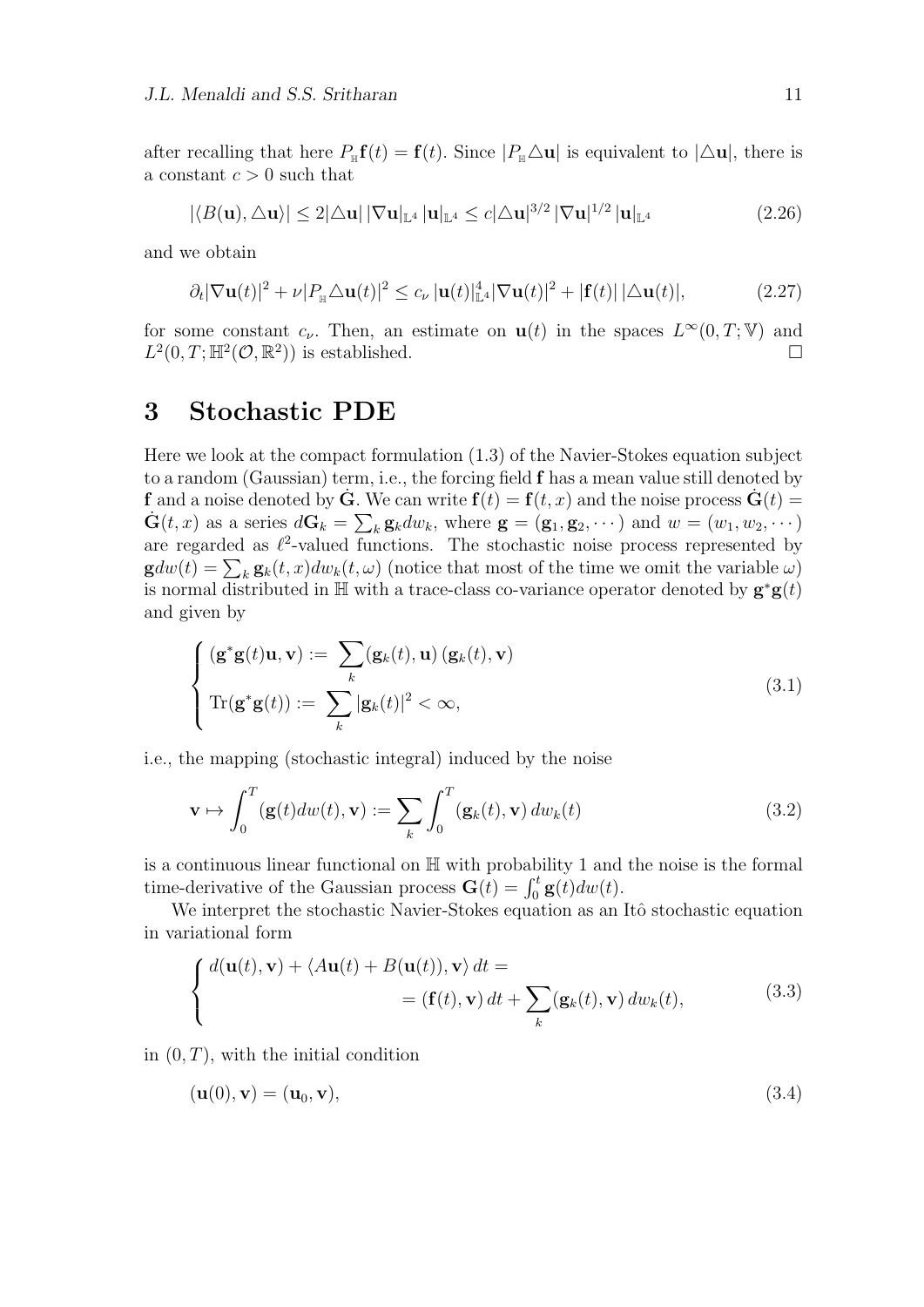for any **v** in the space V*.* This requires the following assumption on the data

$$
\mathbf{f} \in L^2(0, T; \mathbb{V}), \qquad \mathbf{g} \in L^2(0, T; \ell_2(\mathbb{H})), \qquad \mathbf{u}_0 \in \mathbb{H}
$$
\n
$$
(3.5)
$$

and we expect a solution as an adapted (and measurable) stochastic process  $\mathbf{u} =$  $\mathbf{u}(t, x, \omega)$  satisfying

$$
\mathbf{u} \in L^2(\Omega; C^0(0, T; \mathbb{H})) \cap L^2(\Omega; L^2(0, T; \mathbb{V}))
$$
\n
$$
(3.6)
$$

and the (linear) energy equality

$$
\begin{cases} d|\mathbf{u}(t)|^2 + 2\nu |\nabla \mathbf{u}(t)|^2 dt = \\ = \text{Tr}(\mathbf{g}^* \mathbf{g}(t) dt + 2 (\mathbf{f}(t), \mathbf{u}(t)) dt + 2 \sum_k (\mathbf{g}_k(t), \mathbf{u}(t)) dw_k(t), \end{cases} (3.7)
$$

where we have used the estimate

$$
E\{|\int_0^T (\mathbf{g}(t)dw(t), \mathbf{v}(t))|^2\} \leq \left(\int_0^T \text{Tr}(\mathbf{g}^* \mathbf{g}(t))dt\right) \left(\sup_{0 \leq t \leq T} E|\mathbf{v}(t)|^2\right) \tag{3.8}
$$

for any adapted process **v** with values in  $L^{\infty}(0,T;\mathbb{H})$ , to make the stochastic integral meaningful. Actually, a more general martingale estimate holds, namely

$$
\left\{\n\begin{aligned}\nE\Big\{\sup_{0\leq t\leq T} \big|\int_0^t (\mathbf{g}dw(s), \mathbf{v}(s)) \big|^p\Big\} &\leq \\
&\leq C_p \, E\Big\{\big(\int_0^T \sum_k (\mathbf{g}_k(t), \mathbf{v}(t))^2 dt\big)^{p/2}\Big\},\n\end{aligned}\n\right.\n\tag{3.9}
$$

for any  $1 \leq p < \infty$  and some constant  $C_p$  depending only on p, e.g., we may take  $C_2 = 2$  and  $C_1 = 3$ .

Moreover, if we also assume that

$$
\mathbf{f} \in L^4(0, T; \mathbb{L}^4(\mathcal{O})), \quad \mathbf{g} \in L^4(0, T; \ell_2(\mathbb{L}^4(\mathcal{O}))), \quad \mathbf{u}_0 \in \mathbb{L}^4(\mathcal{O})
$$
 (3.10)

then we have the (linear)  $\mathbb{L}^4$ -energy equality

$$
\begin{cases} d\|\mathbf{u}(t)\|_{\mathbb{L}^{4}(\mathcal{O})}^{4} + 12 \nu \sum_{i} |u_{i}(t)\nabla u_{i}(t)|^{2} dt = \sum_{k} (\mathbf{g}_{k}(t), \mathbf{u}(t))^{2} dt \\qquad + 4 (\mathbf{f}(t) - \nabla p(t), \mathbf{u}^{3}(t)) dt + 4 \sum_{k} (\mathbf{g}_{k}(t), \mathbf{u}^{3}(t)) dw_{k}(t), \end{cases}
$$
\n(3.11)

where  $\mathbf{u}^3(x,t,\omega) := [u_i^3(x,t,\omega)]$  and  $p = p(x,t,\omega)$  is the pressure. As mentioned before, the pressure (scalar) field  $p$  is unknown, so that equality  $(3.11)$  is of limited help.

A finite-dimensional (Galerkin) approximation of the stochastic Navier-Stokes equation (3.3) can be defined as follows. Let  $\{e_1, e_2, \ldots\}$  be a complete orthonormal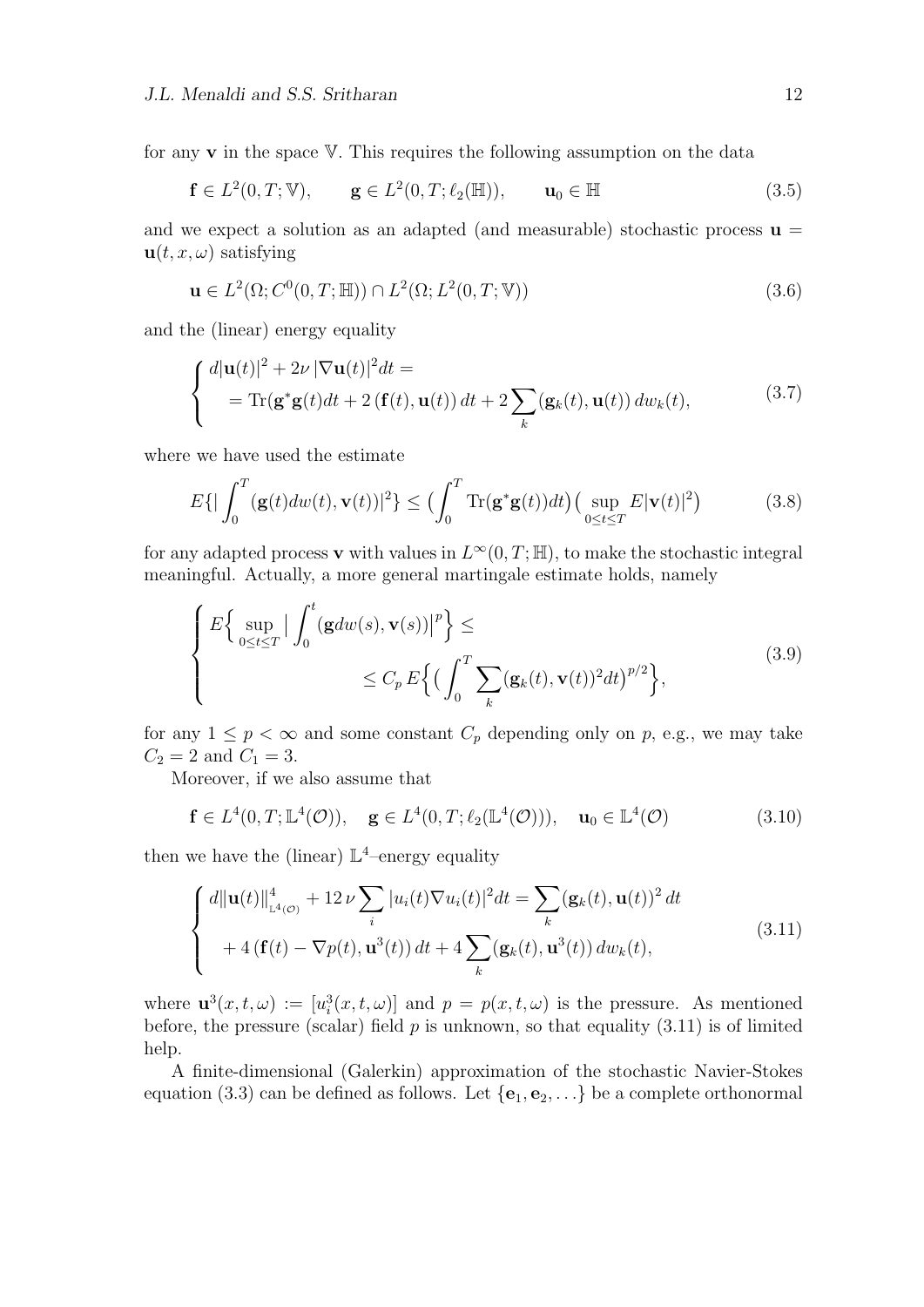system (i.e., a basis) in the Hilbert space  $\mathbb H$  belonging to the space  $\mathbb V$  (and  $\mathbb L^4$ ). Denote by  $\mathbb{H}_n$  the *n*-dimensional subspace of  $\mathbb{H}$  and  $\mathbb{V}$  of all linear combinations of the first *n* elements  $\{e_1, e_2, \ldots, e_n\}$ . Consider the following stochastic ODE in  $\mathbb{H}_n$ (i.e., essentially in  $\mathbb{R}^n$ )

$$
\begin{cases} d(\mathbf{u}^{n}(t), \mathbf{v}) + \langle A\mathbf{u}^{n}(t) + B(\mathbf{u}^{n}(t)), \mathbf{v} \rangle dt = \\qquad \qquad = (\mathbf{f}(t), \mathbf{v}) dt + \sum_{k} (\mathbf{g}_{k}(t), \mathbf{v}) dw_{k}(t), \end{cases} \tag{3.12}
$$

in  $(0, T)$ , with the initial condition

$$
(\mathbf{u}(0), \mathbf{v}) = (\mathbf{u}_0, \mathbf{v}),\tag{3.13}
$$

for any **v** in the space  $\mathbb{H}_n$ . The coefficients involved are locally Lipschitz, so that we need some *a priori* estimate to show the global existence of a solution  $\mathbf{u}^n(t)$  as an adapted process in the space  $C^0(0,T,\mathbb{H}_n)$ .

**Proposition 3.1** (energy estimate)**.** *Assume the data* **f***,* **g** *and* **u**<sup>0</sup> *satisfying condition* (3.5). Let  $\mathbf{u}^n(t)$  be an adapted process in the space  $C^0(0,T,\mathbb{H}_n)$  solution of the *stochastic ODE* (3.12)*. Then we have the energy equality*

$$
\begin{cases} d|\mathbf{u}^{n}(t)|^{2} + 2\nu |\nabla \mathbf{u}^{n}(t)|^{2} dt = \\ = \left[2\left(\mathbf{f}(t), \mathbf{u}^{n}(t)\right) + \text{Tr}(\mathbf{g}^{*}\mathbf{g}(t))\right] dt + 2\sum_{k} (\mathbf{g}_{k}(t), \mathbf{u}^{n}(t)) dw_{k}(t), \end{cases}
$$
(3.14)

*which yields the following a priori estimate for any*  $\varepsilon > 0$ 

$$
\begin{cases}\nE\{|{\bf u}^n(t)|^2\}e^{-\varepsilon t} + 2\nu \int_0^T E\{| \nabla {\bf u}^n(t)|^2\}e^{-\varepsilon t}dt \leq \\
\leq |{\bf u}(0)|^2 + \int_0^T \left[\frac{1}{\varepsilon} |{\bf f}(t)|^2 + \text{Tr}({\bf g}^*{\bf g}(t))\right]e^{-\varepsilon t}dt,\n\end{cases} \tag{3.15}
$$

*for any*  $0 \le t \le T$ *. Moreover, if we suppose* 

$$
\mathbf{f} \in L^p(0, T; \mathbb{H}), \qquad \mathbf{g} \in L^p(0, T; \ell_2(\mathbb{H})), \qquad (3.16)
$$

*then we also have*

$$
\begin{cases}\nE\{\sup_{0\leq t\leq T}|\mathbf{u}^{n}(t)|^{p}e^{-\varepsilon t}+p\nu\int_{0}^{T}|\nabla\mathbf{u}^{n}(t)|^{2}|\mathbf{u}^{n}(t)|^{p-2}e^{-\varepsilon t}dt\}\leq \\
\leq|\mathbf{u}(0)|^{p}+C_{\varepsilon,p,T}\int_{0}^{T}\left[|\mathbf{f}(t)|^{p}+\text{Tr}(\mathbf{g}^{*}\mathbf{g}(t))^{p/2}\right]e^{-\varepsilon t}dt,\n\end{cases}
$$
\n(3.17)

*for some constant*  $C_{\varepsilon,p,T}$  *depending only on*  $\varepsilon > 0$ ,  $1 \leq p < \infty$ , and  $T > 0$ .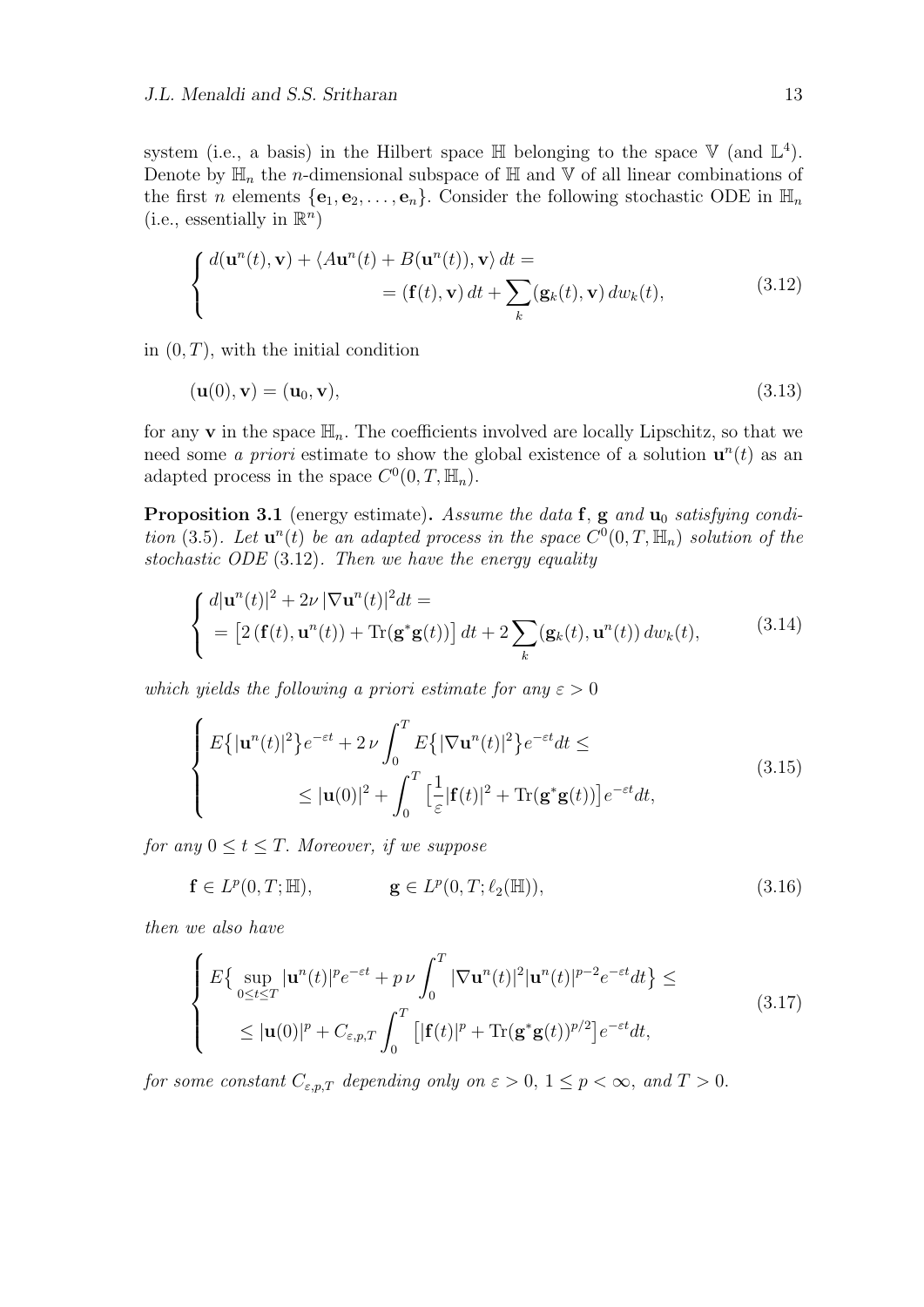*Proof.* Indeed, we notice first that equation (3.12) implies that

$$
d\mathbf{u}^{n}(t) + \left[A^{n}\mathbf{u}^{n}(t) + B^{n}(\mathbf{u}^{n}(t))\right]dt = \mathbf{f}^{n}(t) dt + \sum_{k} \mathbf{g}_{k}^{n}(t) dw_{k}(t), \qquad (3.18)
$$

where  $A^n$ ,  $B^n(\cdot)$ ,  $\mathbf{f}^n(t)$  and  $\mathbf{g}_k^n(t)$  are the orthogonal projection on the finite dimensional subspace  $\mathbb{H}'_n$ , the dual space of  $\mathbb{H}_n$ . Hence, by using Itô's formula with the process  $\mathbf{u}^n(t)$  and the function  $u \mapsto |u|^2$ , we obtain the energy equality (3.14) after noticing that  $(B^n(\mathbf{u}^n(t)), \mathbf{u}^n(t)) = (B(\mathbf{u}^n(t)), \mathbf{u}^n(t)) = 0.$ 

Next, as in Lemma 2.6 we calculate the stochastic differential of the process  $F(t) := |\mathbf{u}^n(t)|^2 e^{-\varepsilon t}$  to get

$$
dF(t) = e^{-\varepsilon t}d|\mathbf{u}^{n}(t)|^{2} - \varepsilon|\mathbf{u}^{n}(t)|^{2}e^{-\varepsilon t}dt = -2\nu\|\mathbf{u}^{n}(t)\|^{2}e^{-\varepsilon t}dt +
$$
  
+ 
$$
[2(\mathbf{f}(t), \mathbf{u}^{n}(t)) + \text{Tr}(\mathbf{g}^{*}\mathbf{g}(t))]e^{-\varepsilon t}dt + 2\sum_{k}(\mathbf{g}_{k}(t), \mathbf{u}^{n}(t))e^{-\varepsilon t}d\omega_{k}(t),
$$

which yields the a priori estimate (3.15).

Similarly, consider  $G(t) := |\mathbf{u}^n(t)|^p e^{-\varepsilon t}$  and use Itô calculus based on the energy process  $|\mathbf{u}^n(t)|^2$ . As in Lemma 2.6, we check that its stochastic differential satisfies

$$
dG(t) + p \nu ||\mathbf{u}^{n}(t)||^{2} |\mathbf{u}^{n}(t)|^{p-2} e^{-\varepsilon t} dt + \varepsilon |\mathbf{u}^{n}(t)|^{p} e^{-\varepsilon t} dt =
$$
  
\n
$$
= [p (\mathbf{f}(t), \mathbf{u}^{n}(t)) + \frac{p}{2} \text{Tr}(\mathbf{g}^{*} \mathbf{g}(t))] |\mathbf{u}^{n}(t)|^{p-2} e^{-\varepsilon t} dt +
$$
  
\n
$$
+ \frac{p(p-2)}{8} \sum_{k} (\mathbf{g}_{k}(t), \mathbf{u}^{n}(t))^{2} |\mathbf{u}^{n}(t)|^{p-4} e^{-\varepsilon t} dt +
$$
  
\n
$$
+ p \sum_{k} (\mathbf{g}_{k}(t), \mathbf{u}^{n}(t)) |\mathbf{u}^{n}(t)|^{p-2} e^{-\varepsilon t} dw_{k}(t).
$$

Hence, by means of the elementary inequality

$$
ab \leq \frac{a^p}{p} + \frac{a^q}{q}, \qquad \frac{1}{p} + \frac{1}{q} = 1, \quad ab > 0,
$$

there is a constant  $C_{\varepsilon,p}$  depending only on  $\varepsilon > 0$  and  $1 \leq p < \infty$  such that

$$
\begin{cases}\ndG(t) + p\,\nu \|\mathbf{u}^n(t)\|^2 |\mathbf{u}^n(t)|^{p-2} e^{-\varepsilon t} dt + \frac{\varepsilon}{2} |\mathbf{u}^n(t)|^p e^{-\varepsilon t} dt \le \\
\le C_{\varepsilon,p} \left[ |\mathbf{f}(t)|^p + \text{Tr}(\mathbf{g}^* \mathbf{g}(t))^{p/2} \right] e^{-\varepsilon t} dt + \\
+ p \sum_k (\mathbf{g}_k(t), \mathbf{u}^n(t)) |\mathbf{u}^n(t)|^{p-2} e^{-\varepsilon t} dw_k(t).\n\end{cases} \tag{3.19}
$$

This yields the *p*-bound

$$
\begin{cases}\nE\{|{\bf u}^n(t)|^p\}e^{-\varepsilon t} + p\nu \int_0^T E\{|{\bf u}^n(t)|^2|{\bf u}^n(t)|^{p-2}\}e^{-\varepsilon t}dt \leq \\
\leq |{\bf u}(0)|^p + C_{\varepsilon,p} \int_0^T \left[|{\bf f}(t)|^p + \text{Tr}({\bf g}^*{\bf g}(t))^{p/2}\right]e^{-\varepsilon t}dt,\n\end{cases} \tag{3.20}
$$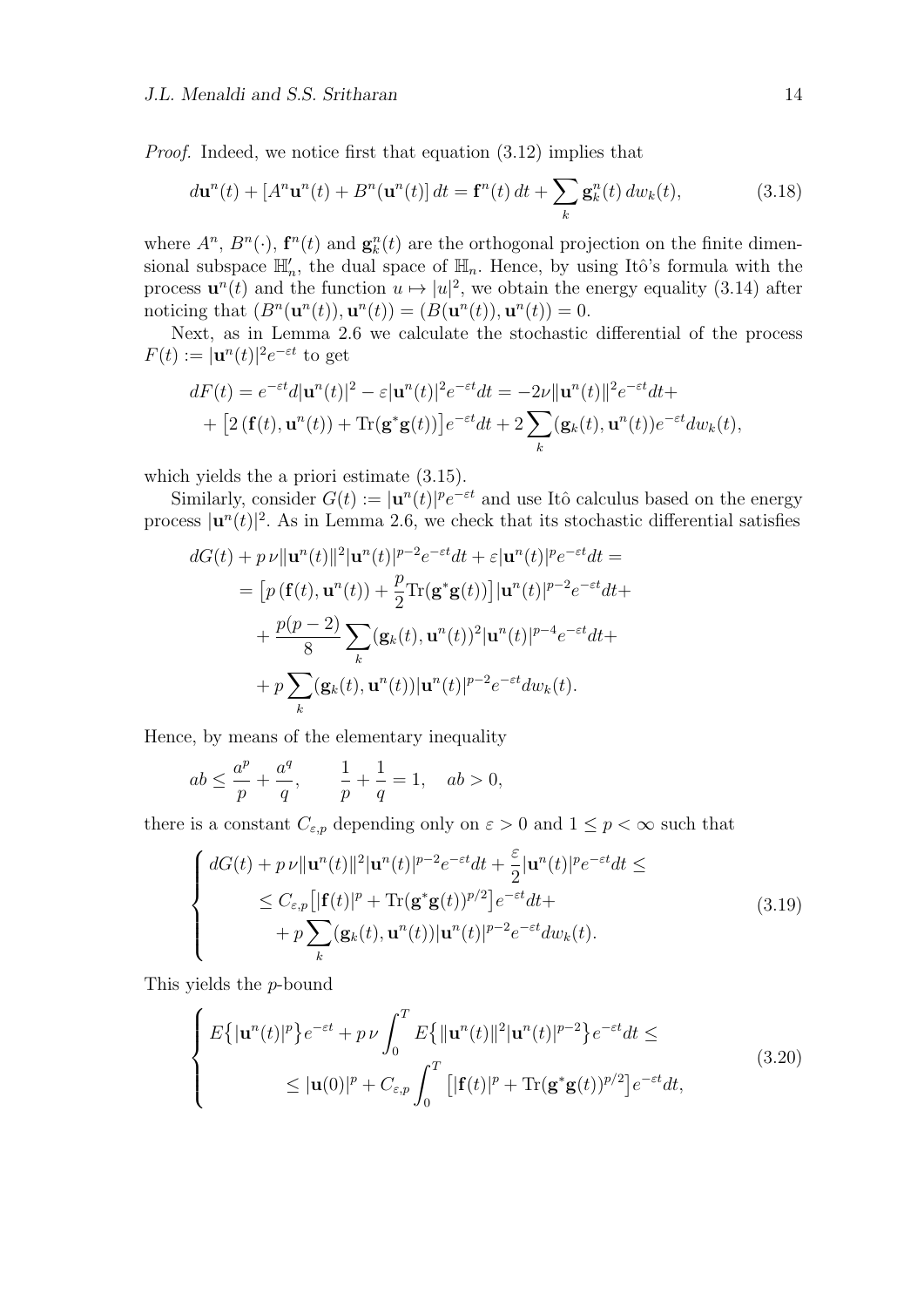for any  $0 \le t \le T$ .

On the other hand, if after integrating the stochastic differential (3.19) but before taking the mathematical expectation we calculate the sup norm in  $[0, T]$ , then we have to deal with a term of the form

$$
A := E\Big\{\sup_{0\leq t\leq T}\Big|\int_0^t \sum_k (\mathbf{g}_k(s), \mathbf{u}^n(s))|\mathbf{u}^n(s)|^{p-2}e^{-\varepsilon s}dw_k(s)\Big|\Big\}.
$$

By means of the martingale inequality  $(3.9)$  for  $p = 1$ , we deduce

$$
A \leq C_1 E \Big\{ \Big( \int_0^T \sum_k (\mathbf{g_k}(t), \mathbf{u}^n(t))^2 |\mathbf{u}^n(t)|^{2p-4} e^{-2\varepsilon t} dt \Big)^{1/2} \Big\} \leq
$$
  
\n
$$
\leq C_1 E \Big\{ \Big( \int_0^T \text{Tr}(\mathbf{g}^* \mathbf{g}(t)) |\mathbf{u}^n(t)|^{2p-2} e^{-2\varepsilon t} dt \Big)^{1/2} \Big\} \leq
$$
  
\n
$$
\leq C_1 E \Big\{ \sup_{0 \leq t \leq T} (|\mathbf{u}^n(t)|^{p-1} e^{-\varepsilon t/p'}) \Big( \int_0^T \text{Tr}(\mathbf{g}^* \mathbf{g}(t)) e^{-(2/p)\varepsilon t} dt \Big)^{1/2} \Big\} \leq
$$
  
\n
$$
\leq \frac{\varepsilon}{2} E \Big\{ \sup_{0 \leq t \leq T} (|\mathbf{u}^n(t)|^p e^{-\varepsilon t}) \Big\} + C_{\varepsilon, p, T} E \Big\{ \int_0^T \text{Tr}(\mathbf{g}^* \mathbf{g}(t))^{p/2} e^{-\varepsilon t} dt \Big\},
$$

where the constant  $C_{\varepsilon,p,T}$  depends only on  $\varepsilon > 0$ ,  $1 \leq p < \infty$  and  $T > 0$ . This provides the estimate (3.17).  $\Box$ 

Similarly, we may relax the assumption on the data by requesting only that **f** belongs to  $L^2(0,T;\mathbb{V}')$ . In this case we have the estimate

$$
\begin{cases}\nE\{|{\bf u}^{n}(t)|^{2}\} + \nu \int_{0}^{T} E\{|{\bf u}^{n}(t)\|^{2}\}dt \leq \\
\leq |{\bf u}(0)|^{2} + \int_{0}^{T} \left[\frac{1}{\nu} \|{\bf f}(t)\|_{\mathbf{v}'}^{2} + \text{Tr}({\bf g}^{*}{\bf g}(t))\right]dt\n\end{cases} (3.21)
$$

for any  $0 \le t \le T$ . Moreover, if we suppose

$$
\mathbf{f} \in L^p(0, T; \mathbb{V}'), \qquad \mathbf{g} \in L^p(0, T; \ell_2(\mathbb{H})), \tag{3.22}
$$

then we also have

$$
\begin{cases}\nE\{\sup_{0\leq t\leq T}|\mathbf{u}^{n}(t)|^{p}e^{-\varepsilon t}+\frac{p}{2}\nu\int_{0}^{T}|\nabla\mathbf{u}^{n}(t)|^{2}|\mathbf{u}^{n}(t)|^{p-2}e^{-\varepsilon t}dt\}\leq\\ \n\leq |\mathbf{u}(0)|^{p}+C_{\varepsilon,p,T,\nu}\int_{0}^{T}\left[\|\mathbf{f}(t)\|_{\mathbf{v}'}^{p}+\text{Tr}(\mathbf{g}^{*}\mathbf{g}(t))^{p/2}\right]e^{-\varepsilon t}dt,\n\end{cases}
$$
\n(3.23)

for some constant  $C_{\varepsilon,p,T,\nu}$  depending only on  $\varepsilon > 0$ ,  $1 \le p < \infty$ ,  $T > 0$  and  $\nu > 0$ . Actually, because the domain  $\mathcal O$  is bounded, the above estimate remains true for  $\varepsilon = 0$ .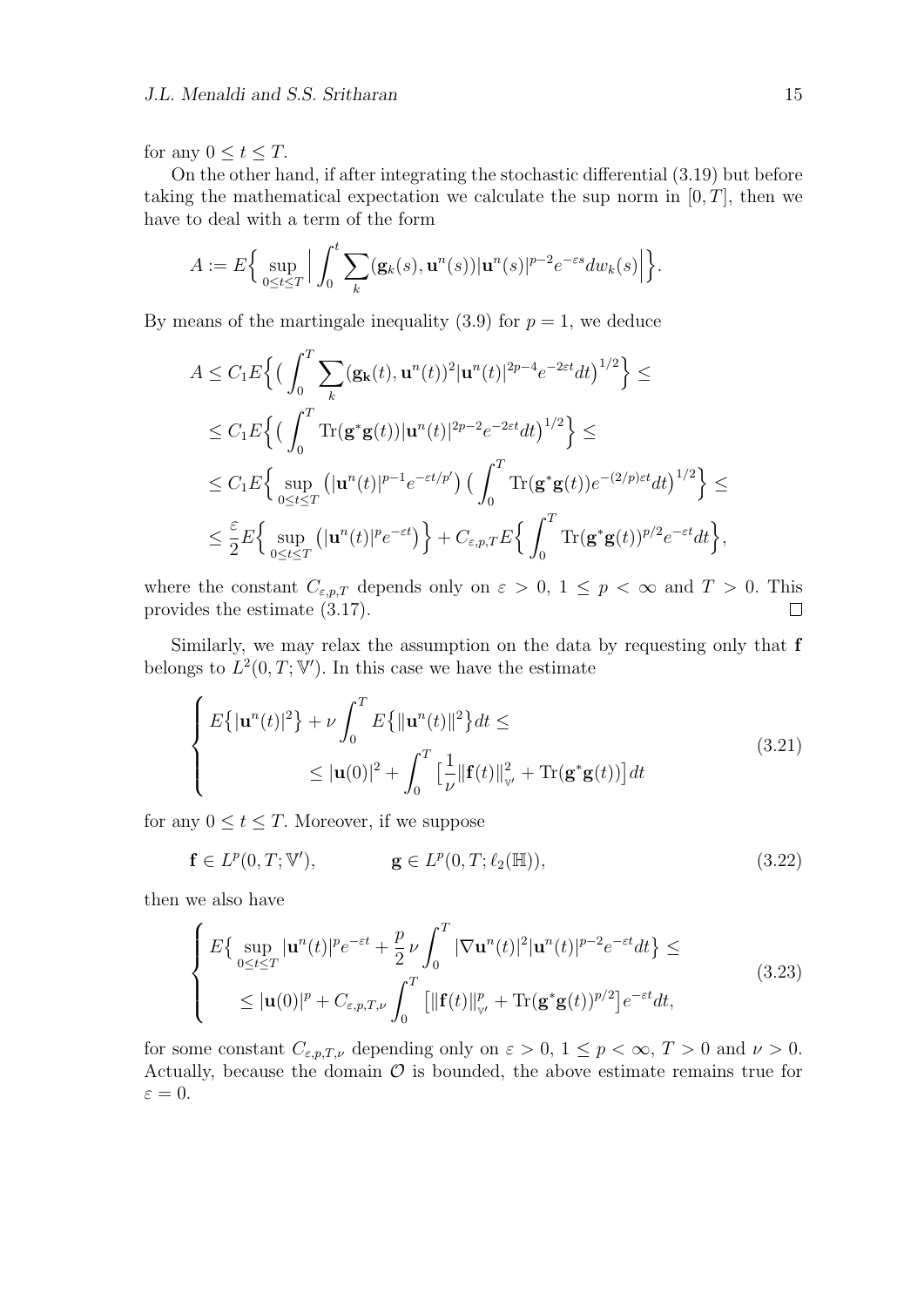Under condition (3.5), the stochastic Navier-Stokes equation (3.3) or its finitedimensional approximation (3.12) is meaningful for adapted processes  $\mathbf{u}(t, x, \omega)$  satisfying

$$
\mathbf{u} \in L^2(0, T; \mathbb{V}), \qquad B(\mathbf{u}) \in L^2(0, T; \mathbb{V}'), \qquad (3.24)
$$

with probability 1. As mentioned before, for 2-D we actually have  $B(\mathbf{u})$  in  $L^2(0,T;\mathbb{V}')$ if **u** belongs to  $L^2(0,T;\mathbb{V})$ . In general, if we only have  $\mathbf{u}(\cdot)$  in  $L^2(0,T;\mathbb{V})$  then we are allowed to evaluate equation (3.3) for **v** in a dense subspace of V where  $\langle B(\mathbf{w}), \mathbf{v} \rangle$ is defined for any **w** in  $V$ , e.g., for **v** a test function in  $O$ .

Now we deal with the uniqueness of the SPDE (3.3) and, in particular, with the finite-dimensional approximation (3.12).

**Proposition 3.2** (uniqueness)**.** *Let* **u** *be a solution of the SPDE* (3.3)*, i.e., an adapted stochastic process*  $u(t, x, \omega)$  *satisfying* (3.3), (3.4) *with the regularity* 

$$
\mathbf{u} \in L^2(\Omega; C^0(0,T;\mathbb{H}) \cap L^2(0,T;\mathbb{V})), \quad \mathbf{u} \in \mathbb{L}^4(\mathcal{O} \times (0,T) \times \Omega) \tag{3.25}
$$

*and where the data* **f***,* **g** *and* **u**<sup>0</sup> *satisfy condition*

$$
\mathbf{f} \in L^{2}(0, T; \mathbb{V}'), \qquad \mathbf{g} \in L^{2}(0, T; \ell_{2}(\mathbb{H})), \qquad \mathbf{u}_{0} \in \mathbb{H}.
$$
 (3.26)

*If* **v** *is another solution of the stochastic Navier-Stokes equation* (3.3) *as an adapted stochastic process in the space*  $C^0(0,T,\mathbb{H}) \cap L^2(0,T,\mathbb{V})$ , then

$$
|\mathbf{u}(t) - \mathbf{v}(t)|^2 \exp\left[ -\frac{32}{\nu^3} \int_0^t \|\mathbf{u}(s)\|_{\mathbb{L}^4(\mathcal{O})}^4 ds \right] \le |\mathbf{u}(0) - \mathbf{v}(0)|^2, \tag{3.27}
$$

*with probability* 1*, for any*  $0 \le t \le T$ . In particular  $\mathbf{u} = \mathbf{v}$ *, if*  $\mathbf{v}$  *satisfies the initial condition* (3.4)*.*

*Proof.* Indeed, we notice that if **u** and **v** are two solutions then  $\mathbf{w} = \mathbf{v} - \mathbf{u}$  solves the deterministic equation

$$
\partial_t \mathbf{w} + A \mathbf{w} = B(\mathbf{u}) - B(\mathbf{v}) \quad \text{in } \mathbb{L}^2(0, T; \mathbb{V}').
$$

Setting

$$
r(t) := \frac{32}{\nu^3} \int_0^t ||\mathbf{u}(\mathbf{s})||_{L^4(\mathcal{O})}^4 ds
$$

and using Lemma 2.4 we have

$$
d(e^{-r(t)}|\mathbf{w}(t)|^2) + \nu e^{-r(t)}|\mathbf{w}(t)||^2 dt = -\dot{r}(t)e^{-r(t)}|\mathbf{w}(t)|^2 dt -
$$
  
- 
$$
\nu e^{-r(t)}|\mathbf{w}(t)||^2 dt - 2e^{-r(t)}\langle B(\mathbf{v}(t)) - B(\mathbf{u}(t)), \mathbf{w}(t)\rangle dt \le 0.
$$

Hence, integrating in *t,* we deduce (3.27), with probability 1*.*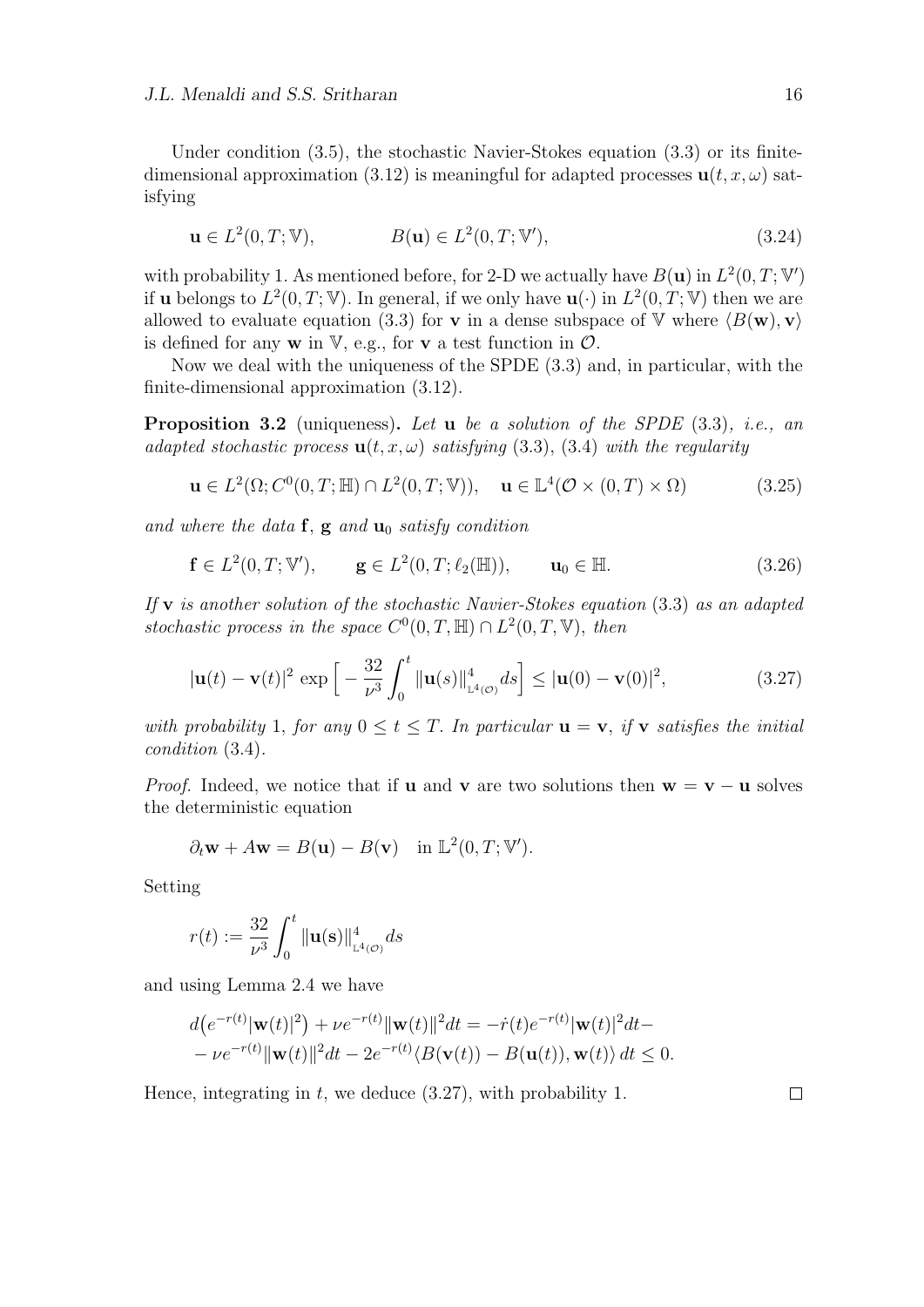Notice that a solution **u** of the stochastic Navier-Stokes equation (3.3) in the space  $L^2(\Omega; L^{\infty}(0,T;\mathbb{H}) \cap L^2(0,T;\mathbb{V}))$  actually belongs to a better space, namely  $L^2(\Omega; C^0(0,T;\mathbb{H}) \cap \mathbb{L}^4(\mathcal{O} \times (0,T)))$ , with  $\mathcal{O} \subset \mathbb{R}^2$ . Thus in 2-D, the uniqueness holds in the space  $L^2(\Omega; L^2(0,T;\mathbb{V}))$ . Clearly, this also applies to the finite-dimensional approximation (3.12) in the space  $L^2(\Omega; L^2(0,T; \mathbb{H}_n))$ , but it is not needed there since the coefficients are locally Lipschitz in  $\mathbb{H}_n$ . We also note that an argument similar to the above was used in Schmalfuss [20] for the uniqueness of solutions with multiplicative noise.

Let  $r(t, \omega)$  be the integral on [0, t] of an adapted, non negative and integrable stochastic process  $\dot{r}(t, \omega)$ . It is clear that for any (adapted process) solution **u** of the stochastic Navier-Stokes equation (3.3) such that

$$
\mathbf{u} \in L^2(\Omega; L^\infty(0, T; \mathbb{H}) \cap L^2(0, T; \mathbb{V})),\tag{3.28}
$$

the new process  $\bar{\mathbf{u}} := \mathbf{u}e^{-r}$  satisfies

$$
\begin{cases} d(\bar{\mathbf{u}}(t), \mathbf{v}) + \langle A\bar{\mathbf{u}}(t) + e^{-r(t)}B(\bar{\mathbf{u}}(t)) + \dot{r}(t)\bar{\mathbf{u}}(t), \mathbf{v} \rangle dt = \\ = (e^{-r(t)}\mathbf{f}(t), \mathbf{v}) dt + \sum_{k} (e^{-r(t)}\mathbf{g}_k(t), \mathbf{v}) dw_k(t), \end{cases}
$$
(3.29)

for any function **v** in  $\mathbb{V} \cap \mathbb{L}^{\infty}(\mathcal{O})$ . Conversely, if  $\bar{\mathbf{u}}(t)$  is any (adapted process) solution of (3.29), such that  $\mathbf{u} := \bar{\mathbf{u}}e^r$  satisfies (3.28), then **u** is indeed a solution of the stochastic Navier-Stokes equation (3.3).

Regarding the energy equality, we remark that for a given adapted process  $\mathbf{u}(x, t, \omega)$  in  $L^2(\Omega; L^\infty(0,T;\mathbb{H}) \cap L^2(0,T;\mathbb{V}))$  satisfying

$$
d(\mathbf{u}(t), \mathbf{v}) = \langle \mathbf{h}(t), \mathbf{v} \rangle dt + (\mathbf{g}(t), \mathbf{v}) dw(t), \qquad (3.30)
$$

for any function **v** in V and some **h** in  $L^2(0,T;\mathbb{V}')$  and **g** in  $L^2(0,T;\ell_2(\mathbb{H}))$ , we can find a version of **u** (still denoted by **u**) in the space  $L^2(\Omega; C^0(0,T;\mathbb{H}))$ , and the energy equality

$$
d|\mathbf{u}(t)|^2 = [2\langle \mathbf{h}(t), \mathbf{u}(t) \rangle + \text{Tr}(\mathbf{g}^* \mathbf{g}(t)) dt + 2(\mathbf{g}(t), \mathbf{u}(t)) dw(t)
$$
(3.31)

holds, for instance see Gyongy and Krylov [11]. In our context, any solution of the stochastic Navier-Stokes equation (3.3) satisfying (3.28) has a continuous version, i.e., in the space  $L^2(\Omega, C^0([0,T], \mathbb{H}))$  such that the energy equality

$$
\begin{cases} d|\mathbf{u}(t)|^2 + 2\nu |\nabla \mathbf{u}(t)|^2 dt = \\ = \text{Tr}(\mathbf{g}^* \mathbf{g}(t) dt + 2 (\mathbf{f}(t), \mathbf{u}(t)) dt + 2 \sum_k (\mathbf{g}_k(t), \mathbf{u}(t)) dw_k(t), \end{cases} (3.32)
$$

i.e., (3.7), holds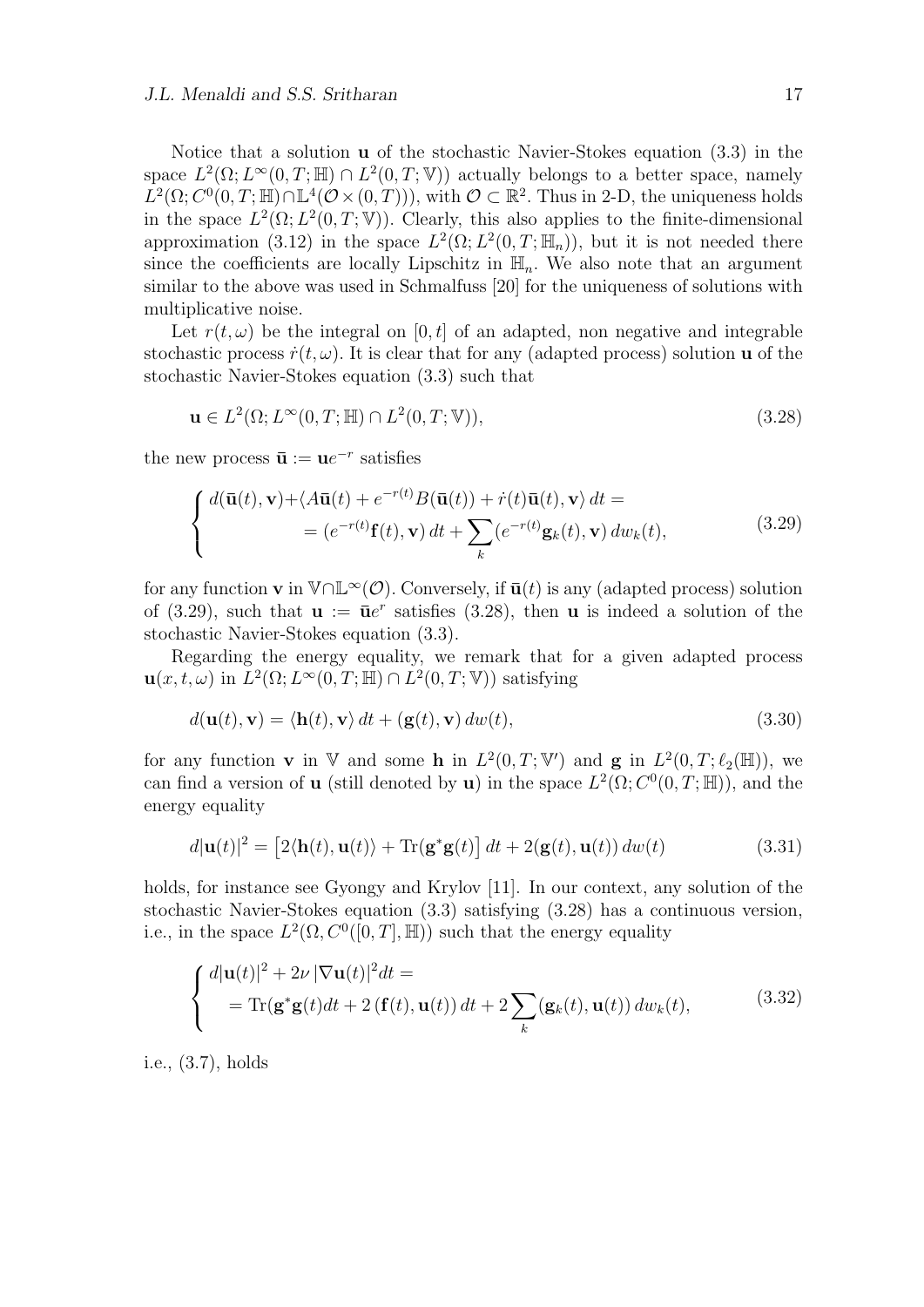**Proposition 3.3** (2-D existence)**.** *Let* **f***,* **g** *and* **u**<sup>0</sup> *be such that*

$$
\mathbf{f} \in L^p(0, T; \mathbb{V}'), \qquad \mathbf{g} \in L^p(0, T; \ell_2(\mathbb{H})), \qquad \mathbf{u}_0 \in \mathbb{H}, \tag{3.33}
$$

*for some*  $p > 4$ *. Then there exists an adapted process*  $\mathbf{u}(t, x, \omega)$  *with the regularity* 

 **(3.34)** *and satisfying* (3.3), (3.4)*.*

*Proof.* Indeed, denoting by  $F(\mathbf{u})$  the operator  $\nu A\mathbf{u} + B(\mathbf{u}) - \mathbf{f}$  we have

 $d\mathbf{u}^{n}(t) + F(\mathbf{u}^{n}(t))dt = \mathbf{g}dw(t), \text{ in } \mathbb{H}$ *′ n ,*

and based on the a priori estimates (3.23) we can extract a subsequence such that

**u**<sup>n</sup> → **u** weakly-star in  $L^p(\Omega; L^\infty(0,T;\mathbb{H}))$  ∩  $L^2(\Omega; L^2(0,T;\mathbb{V}))$ 

 $F(\mathbf{u}^n) \longrightarrow F_0$  weakly in  $L^2(\Omega; L^2(0,T; \mathbb{V}'))$ ,

where **u** has the Itô differential

 $d\mathbf{u}(t) + F_0(t)dt = \mathbf{g}(t)dw(t)$ ,

in  $L^2(\Omega; L^2(0,T; \mathbb{V}'))$ , and the energy equality holds, i.e.,

 $d|\mathbf{u}(t)|^2 + 2\langle F_0(t), \mathbf{u}(t)\rangle dt = \text{Tr}(\mathbf{g}^*\mathbf{g}(t))dt + 2(\mathbf{g}(t), \mathbf{u}(t))dw(t).$ 

Notice that we also have  $|\mathbf{u}^n(0) - \mathbf{u}(0)|$  goes to 0 in  $L^2(\Omega)$  and that  $\mathbf{u}^n$  converges to  $\mathbf{u}$ weakly-star in the Banach space  $L^p(\Omega; C^0(0,T;\mathbb{H}))$  so that  $t \mapsto \mathbf{u}(t)$  is a continuous function from  $[0, T]$  into  $\mathbb{H}$  with probability 1.

Now, for any adapted process  $\mathbf{v}(t, x, \omega)$  in  $L^{\infty}((0, T) \times \Omega; \mathbb{H}_m)$ , with  $m \leq n$  we define

$$
r(t,\omega) := \frac{32}{\nu^3} \int_0^t \|\mathbf{v}(\mathbf{s}, \cdot, \omega)\|_{\mathbb{L}^4(\mathcal{O})}^4 ds
$$

as an adapted, continuous (and bounded in  $\omega$ ) real valued process in [0, T]. From the energy equality

$$
E\left\{de^{-r(t)}|\mathbf{u}^n(t)|^2 + e^{-r(t)}\langle 2F(\mathbf{u}^n(t)) + \dot{r}(t)\mathbf{u}^n(t), \mathbf{u}^n(t)\rangle dt\right\} =
$$
  
= 
$$
E\left\{e^{-r(t)}\text{Tr}(\mathbf{g_n}^*\mathbf{g_n}(t)dt)\right\},\
$$

the fact that the initial condition  $\mathbf{u}^n(0)$  converges in  $\mathbb{L}^2$ , and the lower-semi-continuity of the  $\mathbb{L}^2$ -norm, we deduce

$$
\liminf_{n} E\{-\int_{0}^{T} e^{-r(t)} \langle 2F(\mathbf{u}^{n}(t)) + \dot{r}(t)\mathbf{u}^{n}(t), \mathbf{u}^{n}(t) \rangle dt\} =
$$
\n
$$
= \liminf_{n} E\{e^{-r(T)}|\mathbf{u}^{n}(T)|^{2} - |\mathbf{u}^{n}(0)|^{2} - \int_{0}^{T} e^{-r(t)} \text{Tr}(\mathbf{g}_{n}^{*} \mathbf{g}_{n}(t)) dt\} \ge
$$
\n
$$
\geq E\{e^{-r(T)}|\mathbf{u}(T)|^{2} - |\mathbf{u}(0)|^{2} - \int_{0}^{T} e^{-r(t)} \text{Tr}(\mathbf{g}^{*} \mathbf{g}(t)) dt\} =
$$
\n
$$
= E\{-\int_{0}^{T} e^{-r(t)} \langle 2F_{0}(t) + \dot{r}(t)\mathbf{u}(t), \mathbf{u}(t) \rangle dt\}.
$$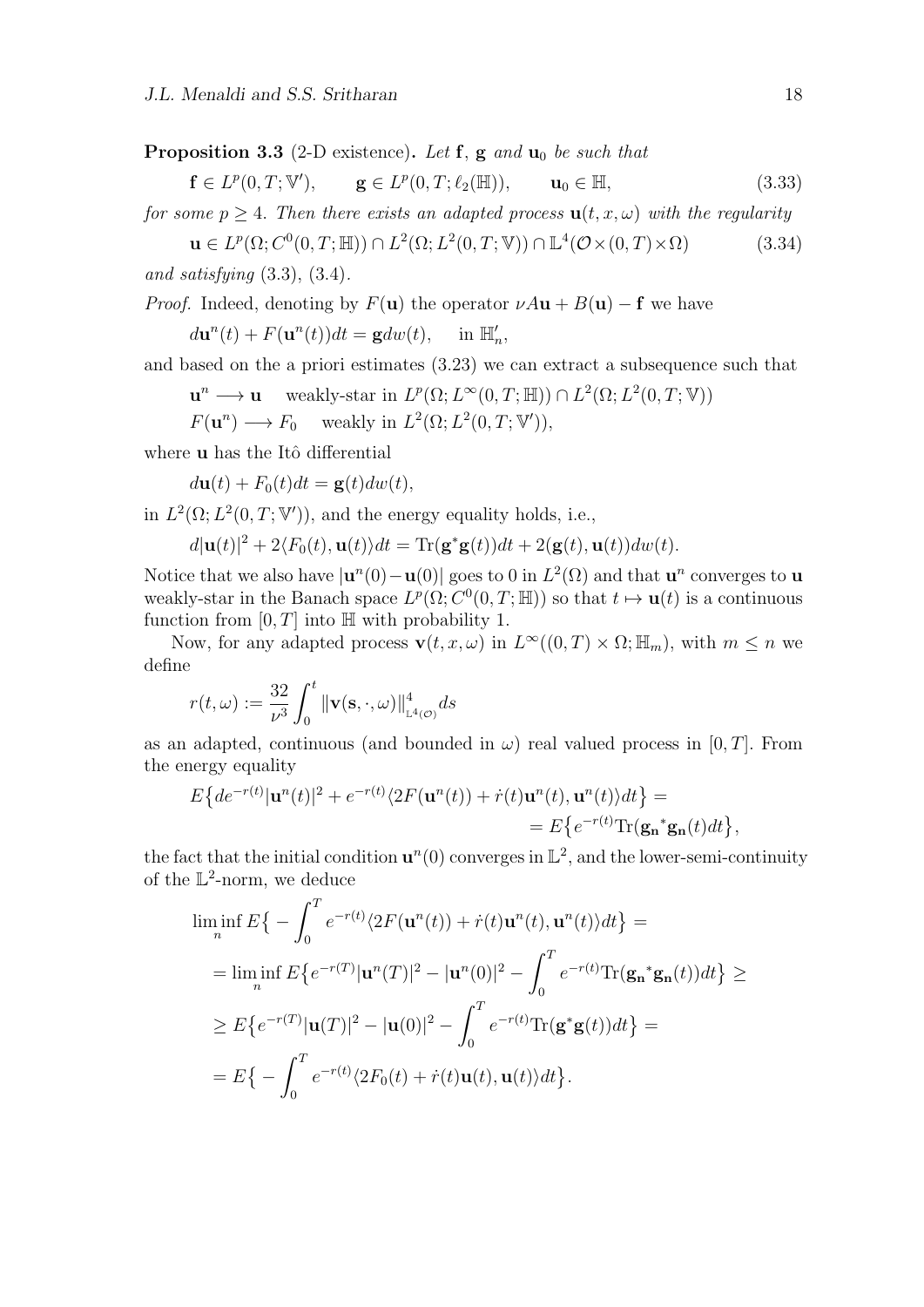Next, in view of Lemma 2.4 (monotonicity on  $\mathbb{L}^4$ -balls) we have

$$
E\left\{\int_0^T e^{-r(t)} \langle 2F(\mathbf{v}(t)) + \dot{r}(t)\mathbf{v}(t), \mathbf{v}(t) - \mathbf{u}^n(t) \rangle dt\right\} \ge
$$
  
 
$$
\geq E\left\{\int_0^T e^{-r(t)} \langle 2F(\mathbf{u}^n(t)) + \dot{r}(t)\mathbf{u}^n(t), \mathbf{v}(t) - \mathbf{u}^n(t) \rangle dt\right\},\
$$

and taking limit in *n* we obtain

$$
\begin{cases}\nE\{\int_0^T e^{-r(t)} \langle 2F(\mathbf{v}(t)) + \dot{r}(t)\mathbf{v}(t), \mathbf{v}(t) - \mathbf{u}(t) \rangle dt\} \ge \\
\ge E\{\int_0^T e^{-r(t)} \langle 2F_0(t) + \dot{r}(t)\mathbf{u}(t), \mathbf{v}(t) - \mathbf{u}(t) \rangle dt\}.\n\end{cases} \tag{3.35}
$$

Since this last inequality holds for every **v** in  $L^{\infty}((0,T) \times \Omega; \mathbb{H}_m)$  and any  $m$ , a density argument show that (3.35) remains true for any adapted process **v** in  $L^4(\Omega; L^\infty(0,T;\mathbb{H})) \cap L^2(\Omega; L^2(0,T;\mathbb{V}))$  such that

$$
E\{\int_0^T \|\mathbf{v}(t,\cdot,\omega)\|_{\mathbb{L}^4(\mathcal{O})}^4 |\mathbf{v}(t,\cdot,\omega)-\mathbf{u}(t,\cdot,\omega)|^2 dt\}<\infty.
$$

In 2-D, we can control the  $\mathbb{L}^4(\mathcal{O} \times (0,T))$ -norm with the norms in the spaces  $L^{\infty}(0,T;\mathbb{H})$  and  $L^2(0,T;\mathbb{V})$ , cf. (2.2) of Lemma 2.1, so that the process **u** satisfies the above condition. In 3-D, we may compare  $(2.2)$  with estimate  $(2.5)$ , where only the  $L^3(0,T;\mathbb{L}^4(\mathcal{O}))$  can be bounded.

Hence, first we take  $\mathbf{v} := \mathbf{u} + \lambda \mathbf{w}$ , with  $\lambda > 0$  and  $\mathbf{w}$  an adapted process in  $L^4(\Omega; L^{\infty}(0,T;\mathbb{H})) \cap L^2(\Omega; L^2(0,T;\mathbb{V}))$ . Next we divide by  $\lambda$  and finally we let  $\lambda$ vanish in (3.35) to deduce

$$
E\{\int_0^T e^{-r(t)}\langle F(\mathbf{u}(t))-F_0(t),\mathbf{w}(t)\rangle dt\}\geq 0,
$$

and because **w** is arbitrary, we conclude that  $F_0(t) = F(\mathbf{u}(t))$ . This proves that **u** is a solution of the stochastic Navier-Stokes equation (3.3).  $\Box$ 

The technique to identify the limiting drift  $F_0(t)$  in (3.35) is a variant of the classic argument used for the monotone operator, cf. Minty [16], Pardoux [18]. The semigroup technique, as in Da Prato and Zabczyk [8, Chapter 15], provides a pathwise (or mild) solution by means of a stochastic convolution and the change of unknown function  $\mathbf{u} := \tilde{\mathbf{u}} + \mathbf{W}_A$ , where

$$
\mathbf{W}_A(t) := \sum_k \int_0^t \exp[(t-s)A] \mathbf{g}_k(s) dw_k(s).
$$
\n(3.36)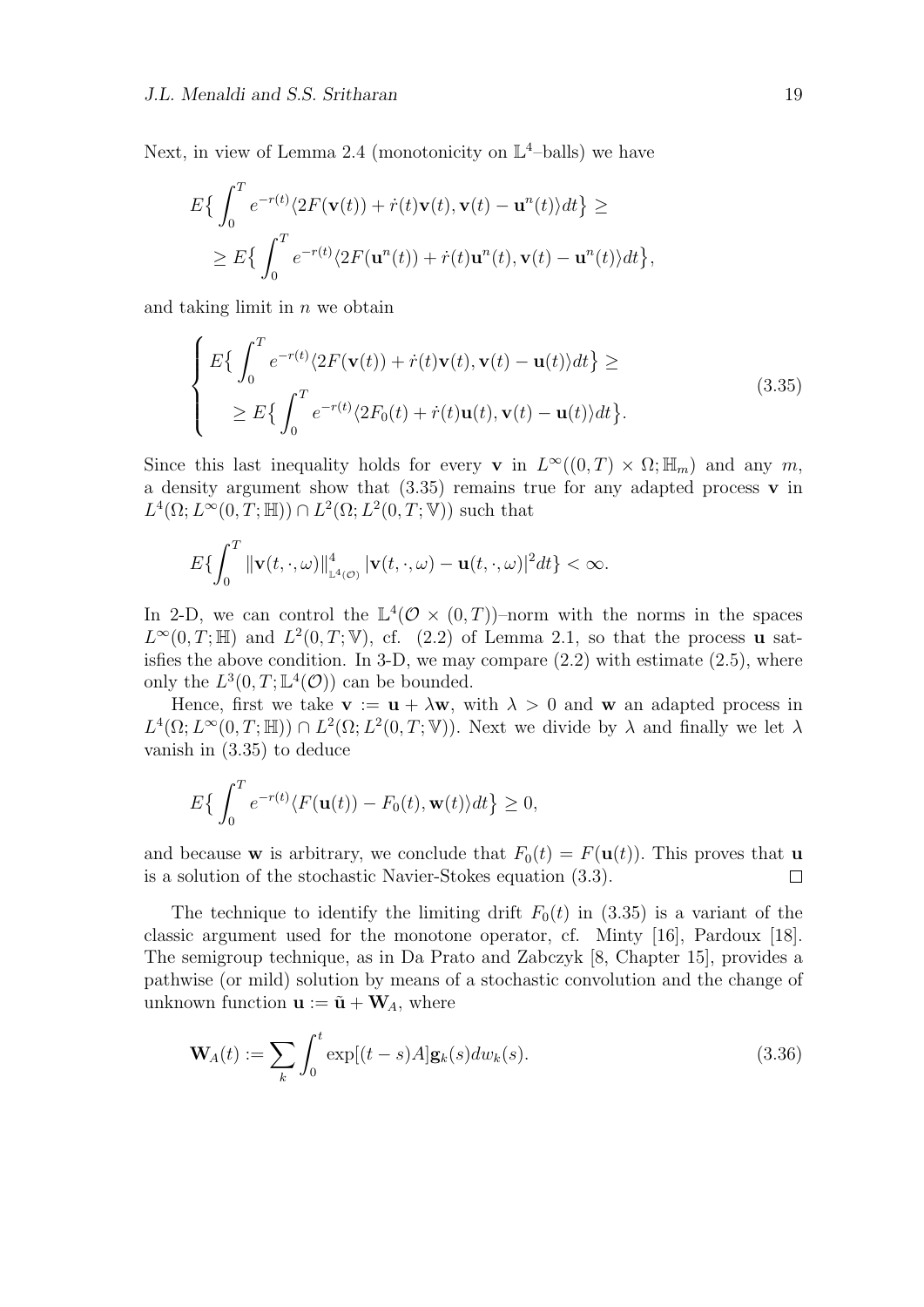The (deterministic, with random data) mild equation is as follows:

$$
\partial_t \tilde{\mathbf{u}} + A\tilde{\mathbf{u}} + B(\tilde{\mathbf{u}} + \mathbf{W}_A) = \mathbf{f} \quad \text{in } \mathbb{L}^2(0, T; \mathbb{H}) \cap \mathbb{L}^4(\mathcal{O} \times (0, T)), \tag{3.37}
$$

with an initial condition in H*.* The technique of Proposition 3.3 can be used with the pathwise equation (3.37) to give another proof of the existence of a pathwise (mild) solution.

When the domain  $\mathcal{O}$  in  $\mathbb{R}^2$  is unbounded, we need to use the norm

$$
\|\mathbf{v}\|_{\mathbf{v}} := \left(\int_{\mathcal{O}} |\mathbf{v}|^2 + |\nabla \mathbf{v}|^2 dx\right)^{1/2},\tag{3.38}
$$

instead of  $(1.6)$  for the space V, so that it will be continuously embedded in  $\mathbb{H}$ . In this case, the a priori estimates (3.17) in Proposition 3.1 and (3.23) remains the same, namely

$$
\begin{cases}\nE\{\sup_{0\leq t\leq T}|\mathbf{u}^{n}(t)|^{p}e^{-\varepsilon t}+\frac{p}{2}\nu\int_{0}^{T}|\nabla\mathbf{u}^{n}(t)|^{2}|\mathbf{u}^{n}(t)|^{p-2}e^{-\varepsilon t}dt\}\leq\\ \n\leq|\mathbf{u}(0)|^{p}+C_{\varepsilon,p,T,\nu}\int_{0}^{T}\left[\|\mathbf{f}(t)\|_{\mathbf{v}'}^{p}+\text{Tr}(\mathbf{g}^{*}\mathbf{g}(t))^{p/2}\right]e^{-\varepsilon t}dt,\n\end{cases}
$$
\n(3.39)

for some constant  $C_{\varepsilon,p,T,\nu}$  depending only on  $\varepsilon > 0$ ,  $1 \leq p < \infty$ ,  $T > 0$  and *ν* > 0. Here we need  $ε$  > 0 to compensate the seminorm  $|\nabla \cdot|$  with the norm (3.38) in the space V. Since we can still control the  $\mathbb{L}^4(\mathcal{O})$ -norm in term of  $\mathbb{L}^2(\mathcal{O})$ norms, cf estimate (2.2) in Lemma 2.1, the existence and uniqueness results hold for unbounded 2-D domains. On the contrary, in 3-D, estimates in the spaces  $L^2(0,T,\mathbb{V})$ and  $L^{\infty}(0,T,\mathbb{H})$  are not enough to ensure a bound in  $\mathbb{L}^4(\Omega \times (0,T))$  and the above results are not longer valid.

We may use as initial time  $\tau$  a stopping time (random variable) with respect to the natural filtration  $(\mathcal{F}_t, t \geq 0)$  (right-continuous and completed) associated with the Wiener process, and initial value  $\mathbf{u}_0 = \mathbf{u}_\tau(x,\omega)$  which is an  $\mathcal{F}_\tau$ -measurable random variable. Similarly, we may allow random forcing terms  $f(x, t, \omega)$  and  $g(x, t, \omega)$ or even having a smooth dependency on the solution **u***.* For the random initial conditions we have to write the stochastic Navier-Stokes equation (3.3), (3.4) in its integral (variational) form, namely

$$
\begin{cases}\n(\mathbf{u}(\theta), \mathbf{v}) + \int_{\tau}^{\theta} \langle A\mathbf{u}(t) + B(\mathbf{u}(t)), \mathbf{v} \rangle dt = (\mathbf{u}_{\tau}, \mathbf{v}) + \\
+ \int_{\tau}^{\theta} (\mathbf{f}(t), \mathbf{v}) dt + \sum_{k} \int_{\tau}^{\theta} (\mathbf{g}_{k}(t), \mathbf{v}) dw_{k}(t),\n\end{cases} (3.40)
$$

for any stopping time  $\tau \leq \theta \leq T$  and any **v** in the space V. Actually, by a density argument we may allow any adapted process  $\mathbf{v}(t)$  in  $L^2(\Omega; L^2(\tau, T; \mathbb{V})) \cap \mathbb{L}^4(\mathcal{O} \times$  $(\tau, T) \times \Omega$ ). We state the following result valid for smooth domains  $\mathcal{O}$  in  $\mathbb{R}^2$  not necessarily bounded.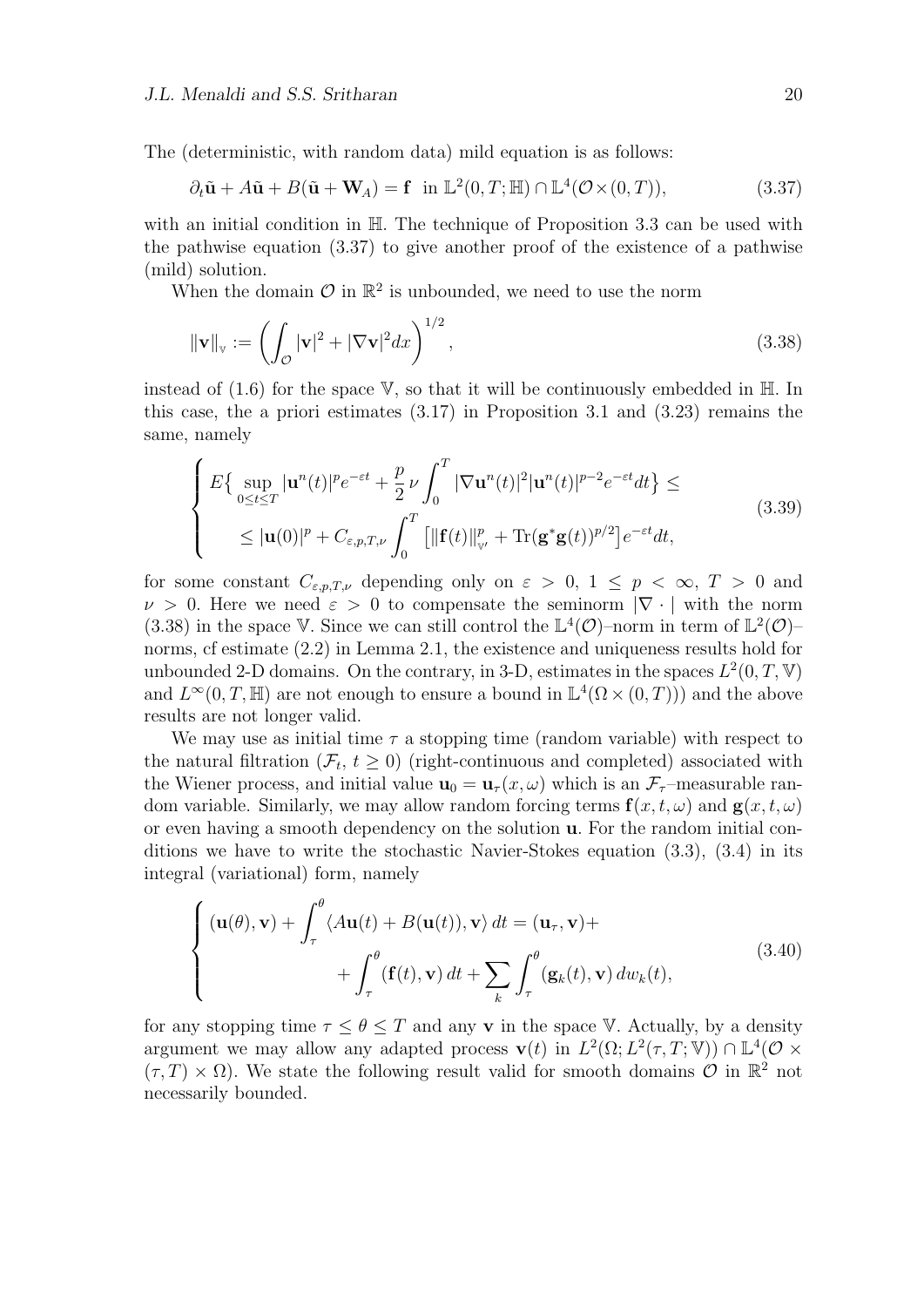**Proposition 3.4** (2-D). Let  $\tau$  and  $\mathbf{u}_{\tau}$  be a stopping time with respect to  $(\mathcal{F}_t, t \geq 0)$ *and a Fτ–measurable random variable such that*

$$
0 \le \tau \le T, \qquad \mathbf{u}_{\tau} \in L^{4}(\Omega; \mathbb{H}). \tag{3.41}
$$

*Suppose*  $f(x, t, \omega)$  *and*  $g(x, t, \omega)$  *are adapted processes such that* 

$$
\mathbf{f} \in L^4((\tau, T) \times \Omega; \mathbb{V}'), \qquad \mathbf{g} \in L^4((\tau, T) \times \Omega; \ell_2(\mathbb{H})). \tag{3.42}
$$

*Then there exists an adapted process*  $\mathbf{u}(t, x, \omega)$  *with the regularity* 

$$
\mathbf{u} \in L^{4}(\Omega; C^{0}(\tau, T; \mathbb{H})) \cap L^{2}((\tau, T) \times \Omega; \mathbb{V}))
$$
\n(3.43)

*and satisfying* (3.40) *and the following a priori bound holds for*  $p \geq 2$ ,

$$
\begin{cases}\nE\{\sup_{\tau\leq t\leq T}|\mathbf{u}(t)|^p e^{-\varepsilon t}+\frac{p}{2}\nu\int_{\tau}^T|\nabla\mathbf{u}(t)|^2|\mathbf{u}(t)|^{p-2}e^{-\varepsilon t}dt\}\leq \\
\leq E\{| \mathbf{u}(\tau)|^p+C_{\varepsilon,T,\nu}\int_{\tau}^T\left[\|\mathbf{f}(t)\|_{\mathbf{v}'}^p+\text{Tr}(\mathbf{g}^*\mathbf{g}(t))^{p/2}\right]e^{-\varepsilon t}dt\},\n\end{cases} (3.44)
$$

*for some constant*  $C_{\varepsilon,T,\nu}$  *depending only on*  $\varepsilon > 0$ ,  $T > 0$  *and*  $\nu > 0$ *. Moreover, if*  $\bar{u}(t, x, \omega)$  *is the solution with another initial data, we have* 

$$
|\mathbf{u}(\theta) - \bar{\mathbf{u}}(\theta)|^2 \exp\left[-\frac{32}{\nu^3} \int_{\tau}^{\theta} \|\mathbf{u}(\mathbf{t})\|_{\mathbb{L}^4(\mathcal{O})}^4 dt\right] \le |\mathbf{u}_{\tau} - \bar{\mathbf{u}}(\tau)|^2,
$$
(3.45)

*with probability* 1*, for any*  $\tau \leq \theta \leq T$ .

*Proof.* This is a consequence of previous propositions and the above comments. Notice that we set  $\mathbf{u}(t) := \mathbf{u}_{\tau}$  for any  $0 \leq t \leq \tau$ .  $\Box$ 

This proposition is the stochastic analogous to the classic results in Lions and Prodi [14].

Notice that we have

$$
\|\mathbf{u}(t)\|_{\mathbb{L}^{4}(\mathcal{O})}^{4} \leq 2|\mathbf{u}(t)|^{2} |\nabla \mathbf{u}(t)|^{2},\tag{3.46}
$$

so that a priori estimate (3.44) contains the regularity conditions

$$
\mathbf{u} \in \mathbb{L}^4(\mathcal{O} \times (0, T) \times \Omega). \tag{3.47}
$$

Moreover, the (linear) energy equality (3.7) and estimate

$$
\begin{cases}\nE\{|{\bf u}(\theta)|^2\}e^{-\varepsilon\theta} + \nu E\{\int_{\tau}^{\theta} \|{\bf u}(t)\|^2 e^{-\varepsilon t} dt\} \le E\{|{\bf u}_{\tau}|^2 e^{-\varepsilon\tau}\} + \\
&\quad + E\{\int_{\tau}^{\theta} \left[\frac{1}{\min\{\nu,\varepsilon\}} \|{\bf f}(t)\|_{\nu'}^2 + \text{Tr}({\bf g}^*{\bf g}(t))\right] e^{-\varepsilon t} dt\}\n\end{cases} \tag{3.48}
$$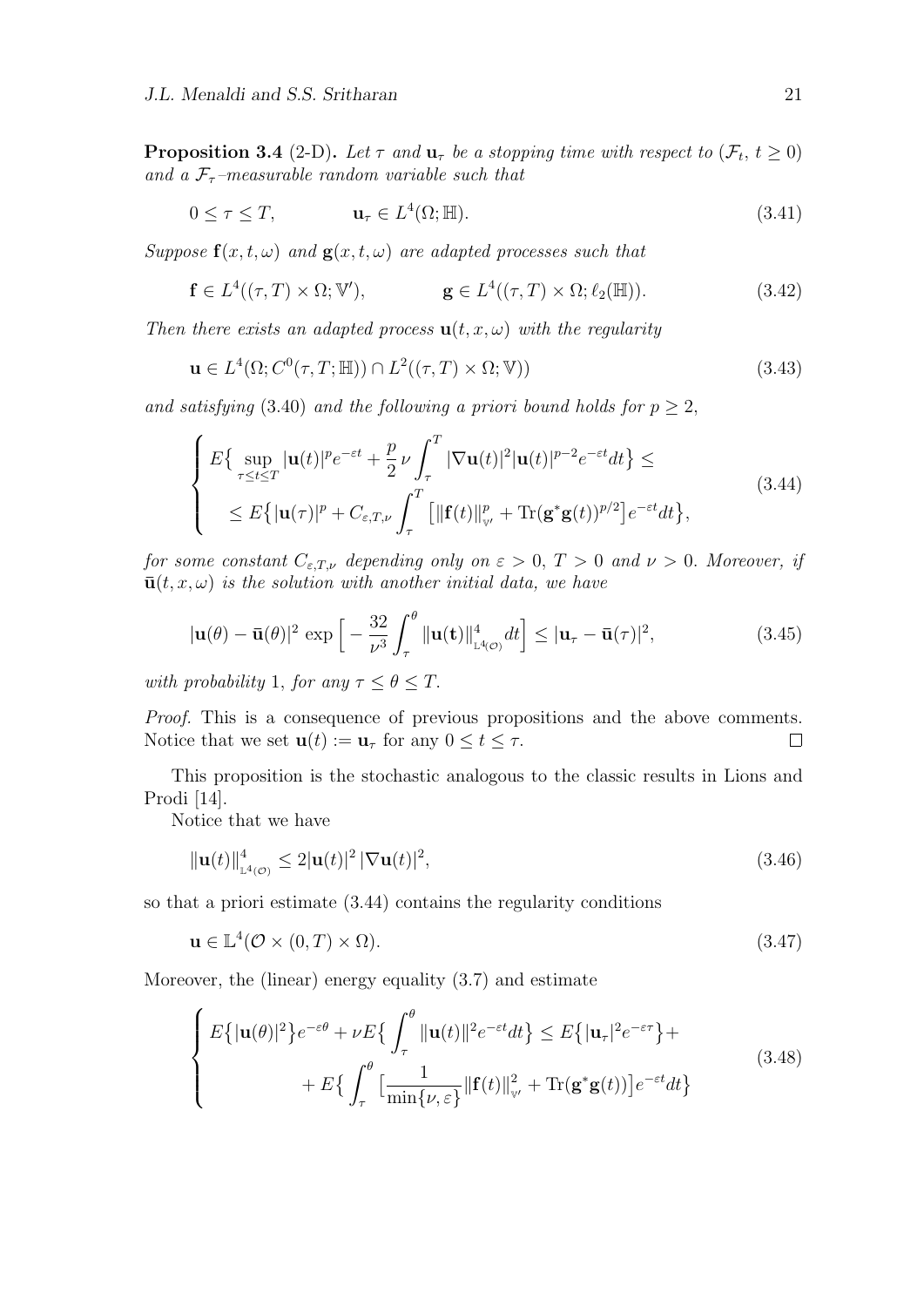hold. Furthermore, if the domain  $\mathcal O$  is bounded or forcing term  $f(t)$  is such that for some constant  $C = C_f$  we have

$$
E\left\{\int_{0}^{T} \sup_{|\nabla \mathbf{v}| \le 1} |\langle \mathbf{f}(t), \mathbf{v} \rangle|^4 dt\right\} \le C_{\mathbf{f}},\tag{3.49}
$$

then we may replace the min $\{\nu, \varepsilon\}$  with  $\nu$  in estimate (3.48) and set  $\varepsilon = 0$ .

For additive noise, a key point used in Bensoussan and Temam [4] and Flandoli and Gatarek [10] is the comparison of the stochastic Navier-Stokes solution (3.3) with the solution of the linear equation

$$
dv(t) + Av(t)dt = \sum_{k} \mathbf{g}_k(t) dw_k(t),
$$

which yields the deterministic Navier-Stokes type equation

$$
\dot{w} + Aw + B(w + v) = f,
$$

for the unknown  $w = u - v$ , and therefore, the existence of a strong solution can be deduced. However, our technique can also be used with multiplicative noise. Indeed if the noise takes the form  $g(t, u)dw(t) = \sum_k \mathbf{g}_k(t, x, u)dw_k(t)$ , where  $g(t, u)$  is a continuous operator from  $\nabla$  into  $L^2(0,T;\ell_2(\mathbb{H}))$ , we can modify the calculations in the above propositions under the assumption: there is a  $\lambda > 0$  such that for some  $0 < \nu' < \nu$  we have

$$
\sum_{k} |\mathbf{g}_k(t, u) - \mathbf{g}_k(t, v)|_{\mathbb{H}}^2 + \lambda |u - v|_{\mathbb{H}}^2 \le \nu' |\nabla u - \nabla v|_{\mathbb{H}}^2, \quad \forall u, v \in \mathbb{V}.
$$

Thus the existence and uniqueness of a strong solution holds even for multiplicative noise.

*Remark* 3.5 (*V*-regularity). It is clear that if the adapted processes **f** and **g** satisfy

$$
\mathbf{f} \in L^2((0,T) \times \Omega; \mathbb{H}), \qquad \mathbf{g} \in L^2((0,T) \times \Omega; \ell_2(\mathbb{V})) \tag{3.50}
$$

then the arguments of Remark 2.7 show that the solution of the 2-D stochastic Navier-Stokes equation (3.3) satisfies

$$
\mathbf{u} \in C^0(0, T; \mathbb{V}) \cap L^2(0, T; \mathbb{H}^2(\mathcal{O}, \mathbb{R}^2)),\tag{3.51}
$$

with probability 1, provided the initial data  $\mathbf{u}_\tau$  is in V. More details are needed to obtain an estimate similar to (3.44). Notice that the above assumption (3.50) on the Hilbert-Schmidt operator **g**(*t*) means that  $\sum_{k} ||\mathbf{g}_{k}(t)||^{2}$  is integrable in  $(0, T) \times \Omega$ . Hence, if  $\mathcal O$  is bounded, we can follow the arguments in Da Prato and Zabczyk [8, Chapter 15 to deduce the existence of an invariant measure.  $\Box$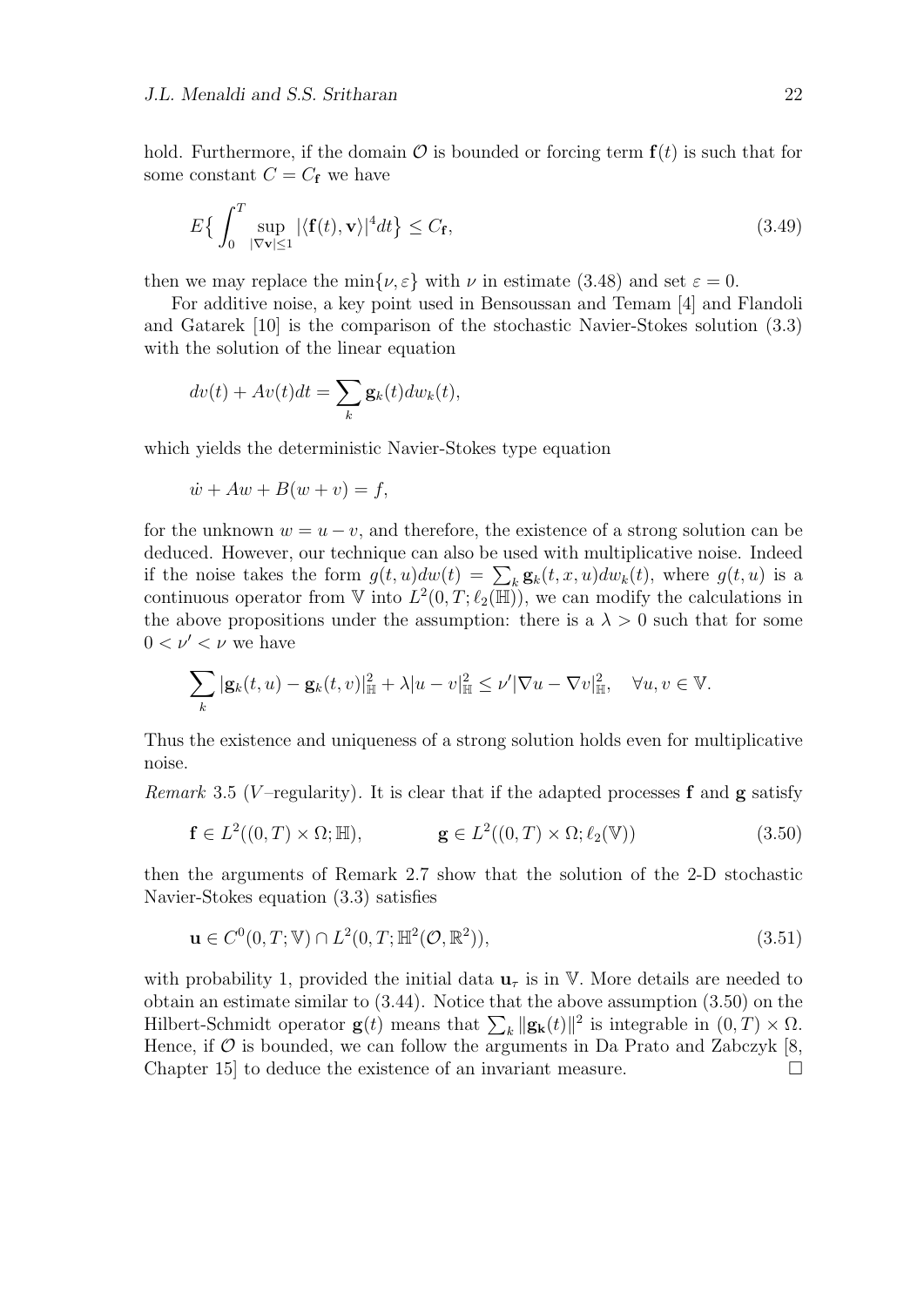$$
|h(\mathbf{v})| \le C_h (1 + |\mathbf{v}|^p), \qquad \forall \mathbf{v} \in \mathbb{H}.
$$
\n(3.52)

When  $p = 0$ , we have all continuous and bounded real functions on the Hilbert space H. We define the (linear) Navier-Stokes semigroup ( $\Phi(t, s)$ ,  $t \geq s \geq 0$ ) as follows

$$
\Phi(t,s) : C_p^0(\mathbb{H}) \longrightarrow C_p^0(\mathbb{H}), \qquad \Phi(t,s)h(\mathbf{v}) := E\{h(\mathbf{u}(t,s;\mathbf{v}))\},
$$
\n(3.53)

where  $\mathbf{u}(t, s; \mathbf{v})$  denotes the solution  $\mathbf{u}(x, t, \omega)$  of the stochastic Navier-Stokes equation (3.3) with initial (deterministic) value  $\mathbf{u}(x, s, \omega) = \mathbf{v}(x)$ . We have

**Proposition 3.6** (Markov-Feller)**.** *Suppose we are given two adapted processes*  $f(x, t, \omega)$  *and*  $g(x, t, \omega)$  *satisfying condition* (3.42) *of the previous proposition. Then*  $(\Phi(t, s), t \geq s \geq 0)$  *is a Markov-Feller semigroup on the space*  $C_p^0(\mathbb{H})$ *, for any*  $0 \le p < 6$ .

*Proof.* The uniqueness of solutions yields the semigroup property. Next, by definition we have that  $h(\mathbf{v}) \geq 0$  for all **v** implies  $\Phi(t, s)h(\mathbf{v}) \geq 0$  for all **v**. Thus we need only to check the Feller property and the pointwise convergence at  $t = s$ , i.e., for any function *h* in  $C_p^0(\mathbb{H})$ 

$$
\begin{cases}\n\mathbf{v}_n \to \mathbf{v} \text{ in } \mathbb{H} & \text{implies} \quad \Phi(t, s)h(\mathbf{v}_n) \to \Phi(t, s)h(\mathbf{v}), \\
t_n \to s \text{ in } \mathbb{R}^+ & \text{implies} \quad \Phi(t_n, s)h(\mathbf{v}) \to h(\mathbf{v}),\n\end{cases} \tag{3.54}
$$

for any  $\bf{v}$  in  $\mathbb{H}$ . Indeed, to show  $(3.54)$  we notice that from estimate  $(3.45)$  and the continuity of *h* we deduce that  $h(\mathbf{v}_n)$  converges to  $h(\mathbf{v})$  in R with probability 1, and because the solution  $\mathbf{u}(t,s;\mathbf{v})$  belongs to  $L^2(\Omega; C^0(s,T;\mathbb{H}))$  we have that  $h(\mathbf{u}(t_n, s; \mathbf{v}))$  converges to  $h(\mathbf{v})$  in R with probability 1. Hence, the a priori estimate  $(3.44)$  lets us take the limits inside the integral for any  $p < 4$ .  $\Box$ 

It is clear that if we need to work in a space  $C_p^0(\mathbb{H})$  for some  $p \geq 4$  we need to require conditions (3.41) and (3.42) for some  $q > p$  instead of just 4.

A realization in the canonical space  $C^0(0,T;\mathbb{H})$  of the Markov-Feller process associated with the above semigroup is given by the random field  $\mathbf{u}(t, s; \mathbf{v})$ ,  $t > s$ 0, **v** in H, i.e., the solution of stochastic PDE (3.40) with initial value  $\tau = s$  and  $\mathbf{v}_{\tau} = \mathbf{v}$ *.* 

#### **References**

- 1. Adams RA (1975) *Sobolev spaces*, Academic Press, New York.
- 2. Barbu V, Sritharan SS (2001) Flow invariance preserving feedback controllers for the Navier-Stokes Equation, *J. Math. Anal. Appl.*, **255**, 281–307.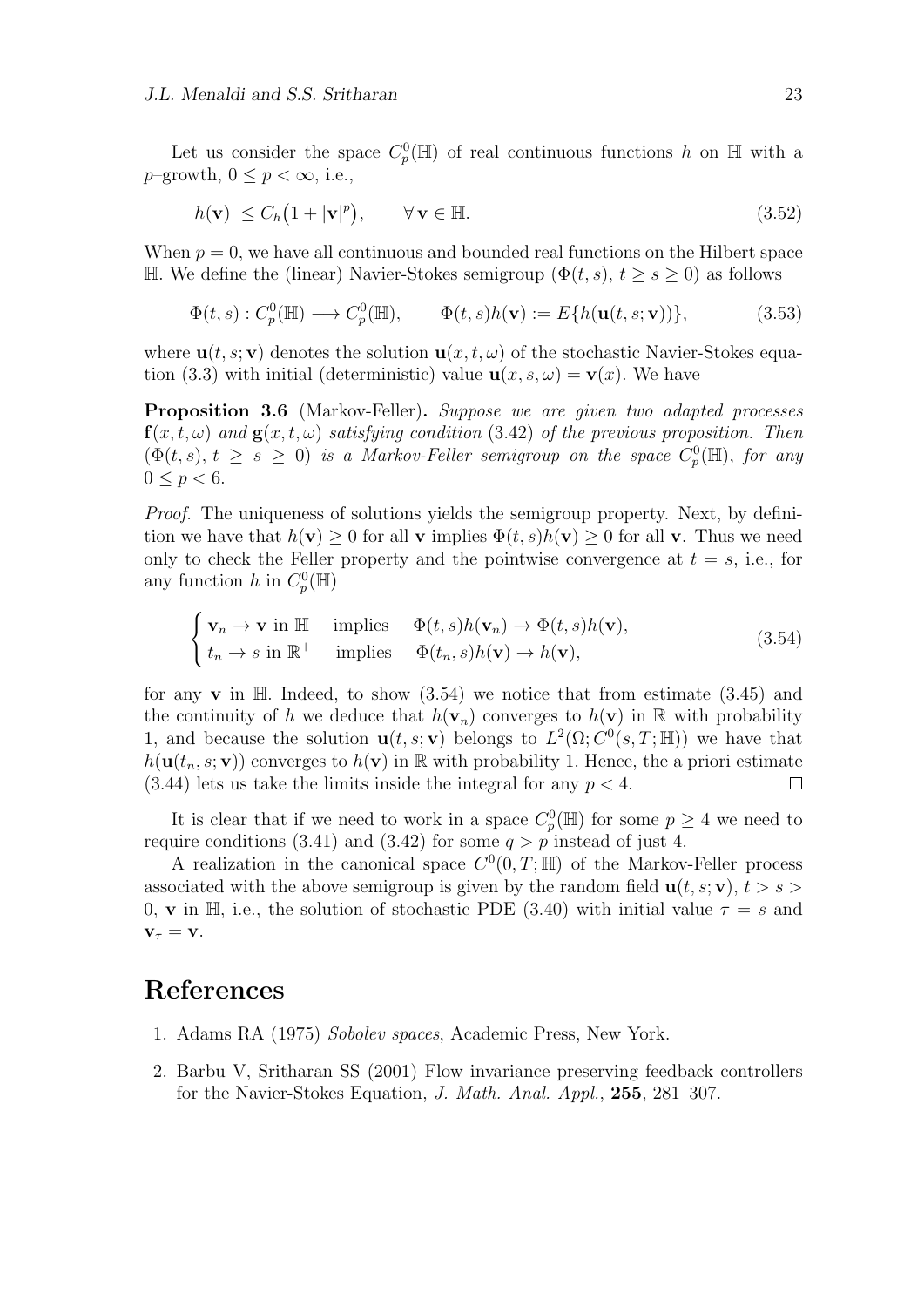- 3. Bensoussan A (1995) Stochastic Navier-Stokes equations, *Acta Appl. Mathematicae*, **38**, 267–304.
- 4. Bensoussan A, Temam R (1973) Equations stochastique du type Navier-Stokes, *J. Funct. Analysis*, **13**, 195–222.
- 5. Capinski M, Cutland NJ (1995) *Nonstandard methods for stochastic fluid mechanics*, Wolds Scientific, Singapore.
- 6. Chandrasekhar S (1989) *Stochastic, statistical and hydromagnetic problems in physics and astronomy*, Selected papers, Vol. 3, University of Chicago Press, Chicago.
- 7. Constantin P, Foias C (1988) *Navier-Stokes equations*, Univ. Chicago Press, Chicago.
- 8. Da Prato G, Zabczyk J (1996) *Ergodicity for infinite dimensional systems*, Cambridge University Press, Cambridge.
- 9. Da Veiga HB (1987) Existence and asymptotic behavior for strong solutions of Navier-Stokes equations in the whole space, *Indiana Univ. Math. J.*, **36**, 149– 156.
- 10. Flandoli F, Gatarek D (1995) Martingale and stationary solutions for the stochastic Navier-Stokes equation, *Probab. Th. Rel. Fields*, **102**, 367–391
- 11. Gyongy I, Krylov NV (1982) On stochastic equations with respect to semimartingales: Itô formula in Banach spaces, *Stochastics*, **6**, 153–173.
- 12. Ladyzhenskaya OA (1969) *The mathematical theory of viscous incompressible flow*, Gordon and Breach, New York.
- 13. Lions JL (1969) *Quelque m´ethodes de r´esolution des probl`emes aux limites non linéaires*, Dunod, Paris.
- 14. Lions JL, Prodi G (1959) Une théorème d'existence et unicité dans les équations de Navier-Stokes en dimension 2, *C.R. Acad. Sc. Paris*, **248**, 3519–3521.
- 15. Menaldi JL, Sritharan SS (2002) Impulse control of stochastic Navier-Stokes equations, *Nonlinear Analysis*, Series A, to appear.
- 16. Minty GJ (1962) Monotone (nonlinear) operators in Hilbert spaces, *Duke Math. J.*, **29**, 341–346.
- 17. Novikov EA (1965) Functionals and random force method in turbulence theory, *Sov. Phys. JETP*, **20**, 1290–1294.